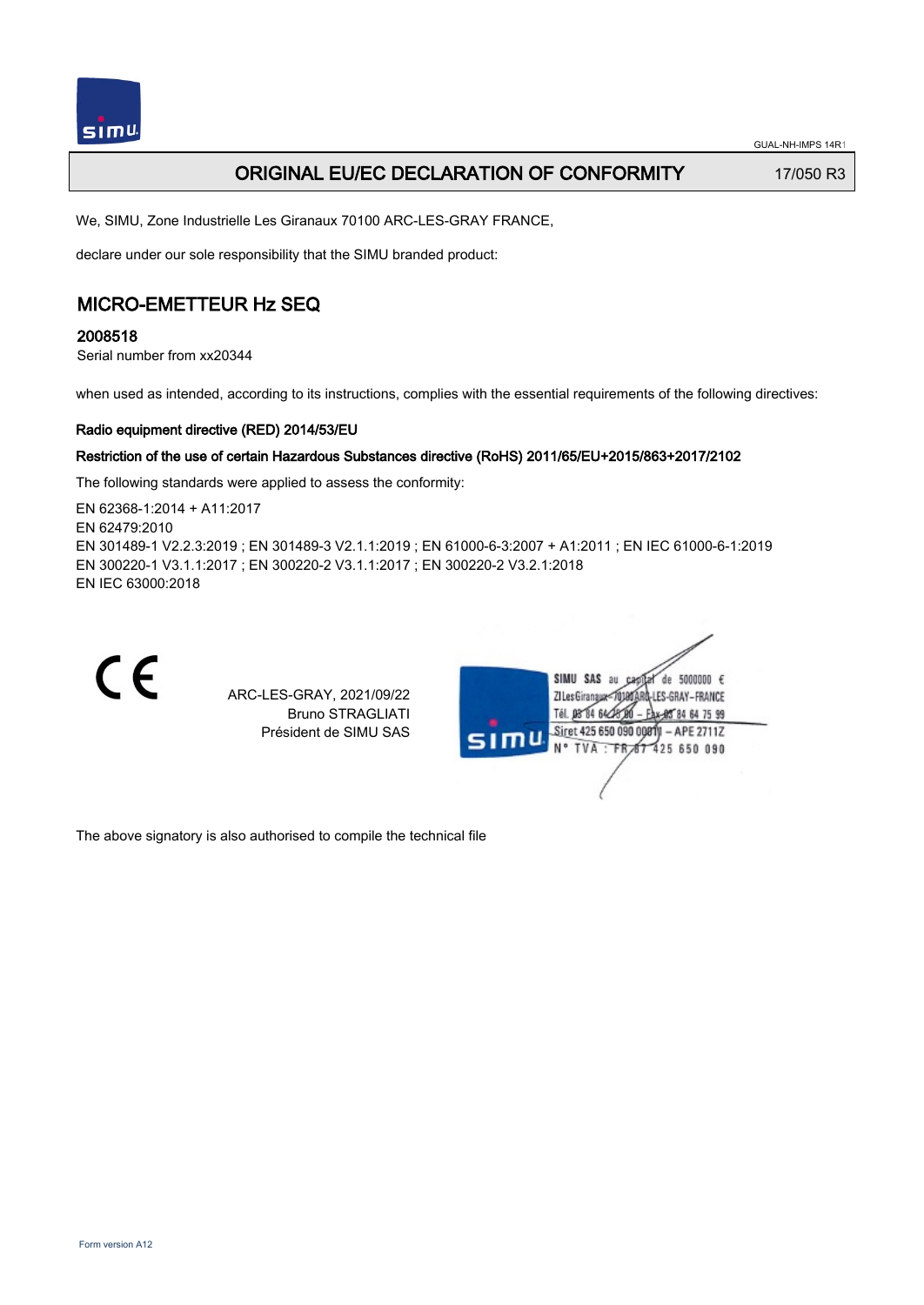

### ORIGINAL EU/EC DECLARATION OF CONFORMITY DECLARATION EU/CE DE CONFORMITE ORIGINALE

17/050 R3

We, SIMU, Zone Industrielle Les Giranaux 70100 ARC-LES-GRAY FRANCE, Nous,

declare under our sole responsibility that the SIMU branded product: declarons sous notre seule responsabilité que le produit de marque SIMU

## MICRO-EMETTEUR Hz SEQ

#### 2008518

Serial number from xx20344 Numéro de série à partir de

when used as intended, according to its instructions, complies with the essential requirements of the following directives: utilisé, selon l'usage prévu, comme décrit dans son manuel d'utilisation, est conforme aux exigences essentielles des directives suivantes

#### Radio equipment directive (RED) 2014/53/EU

Directive sur les équipements radio 2014/53/EU

#### Restriction of the use of certain Hazardous Substances directive (RoHS) 2011/65/EU+2015/863+2017/2102

Directive RoHS 2011/65/EU+2015/863+2017/2102

The following standards were applied to assess the conformity: Les normes de référence suivantes ont été appliquées pour évaluer la conformité

EN 62368‑1:2014 + A11:2017 EN 62479:2010 EN 301489‑1 V2.2.3:2019 ; EN 301489‑3 V2.1.1:2019 ; EN 61000‑6‑3:2007 + A1:2011 ; EN IEC 61000‑6‑1:2019 EN 300220‑1 V3.1.1:2017 ; EN 300220‑2 V3.1.1:2017 ; EN 300220‑2 V3.2.1:2018 EN IEC 63000:2018

C E

ARC-LES-GRAY, 2021/09/22 Bruno STRAGLIATI Président de SIMU SAS



The above signatory is also authorised to compile the technical file

La personne signataire ci-dessus est aussi celle autorisée à constituer le dossier technique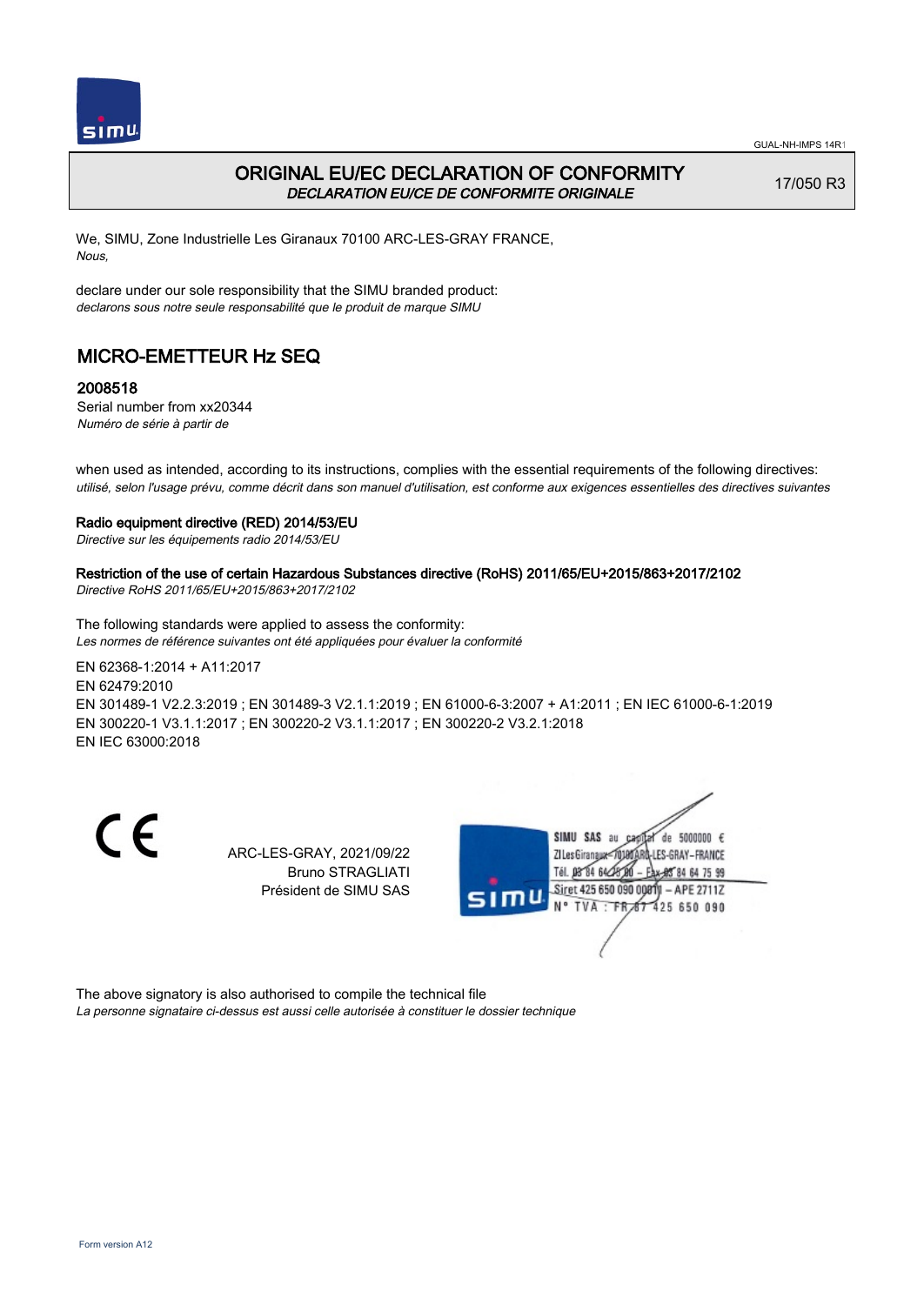

## ORIGINAL EU/EC DECLARATION OF CONFORMITY ORIGINAL EU/EG-KONFORMITÄTSERKLÄRUNG

17/050 R3

We, SIMU, Zone Industrielle Les Giranaux 70100 ARC-LES-GRAY FRANCE, Wir,

declare under our sole responsibility that the SIMU branded product: erklären unter unserer alleinigen Verantwortung, dass das mit der Marke SIMU versehene Produkt

# MICRO-EMETTEUR Hz SEQ

### 2008518

Serial number from xx20344 Seriennummer ab

when used as intended, according to its instructions, complies with the essential requirements of the following directives: den einschlägigen Bestimmungen der folgenden Richtlinien entspricht, wenn es nach den Anweisungen des Herstellers bestimmungsgemäß verwendet wird

#### Radio equipment directive (RED) 2014/53/EU

Funkanlagen-Richtlinie 2014/53/EU

#### Restriction of the use of certain Hazardous Substances directive (RoHS) 2011/65/EU+2015/863+2017/2102

RoHS-Richtlinie 2011/65/EU+2015/863+2017/2102

The following standards were applied to assess the conformity: Die Konformität wird durch die Einhaltung folgender Normen nachgewiesen

EN 62368‑1:2014 + A11:2017

EN 62479:2010 EN 301489‑1 V2.2.3:2019 ; EN 301489‑3 V2.1.1:2019 ; EN 61000‑6‑3:2007 + A1:2011 ; EN IEC 61000‑6‑1:2019 EN 300220‑1 V3.1.1:2017 ; EN 300220‑2 V3.1.1:2017 ; EN 300220‑2 V3.2.1:2018 EN IEC 63000:2018

CE

ARC-LES-GRAY, 2021/09/22 Bruno STRAGLIATI Président de SIMU SAS



The above signatory is also authorised to compile the technical file

Die oben genannte Person ist auch bevollmächtigt, die relevanten technischen Unterlagen zusammenzustellen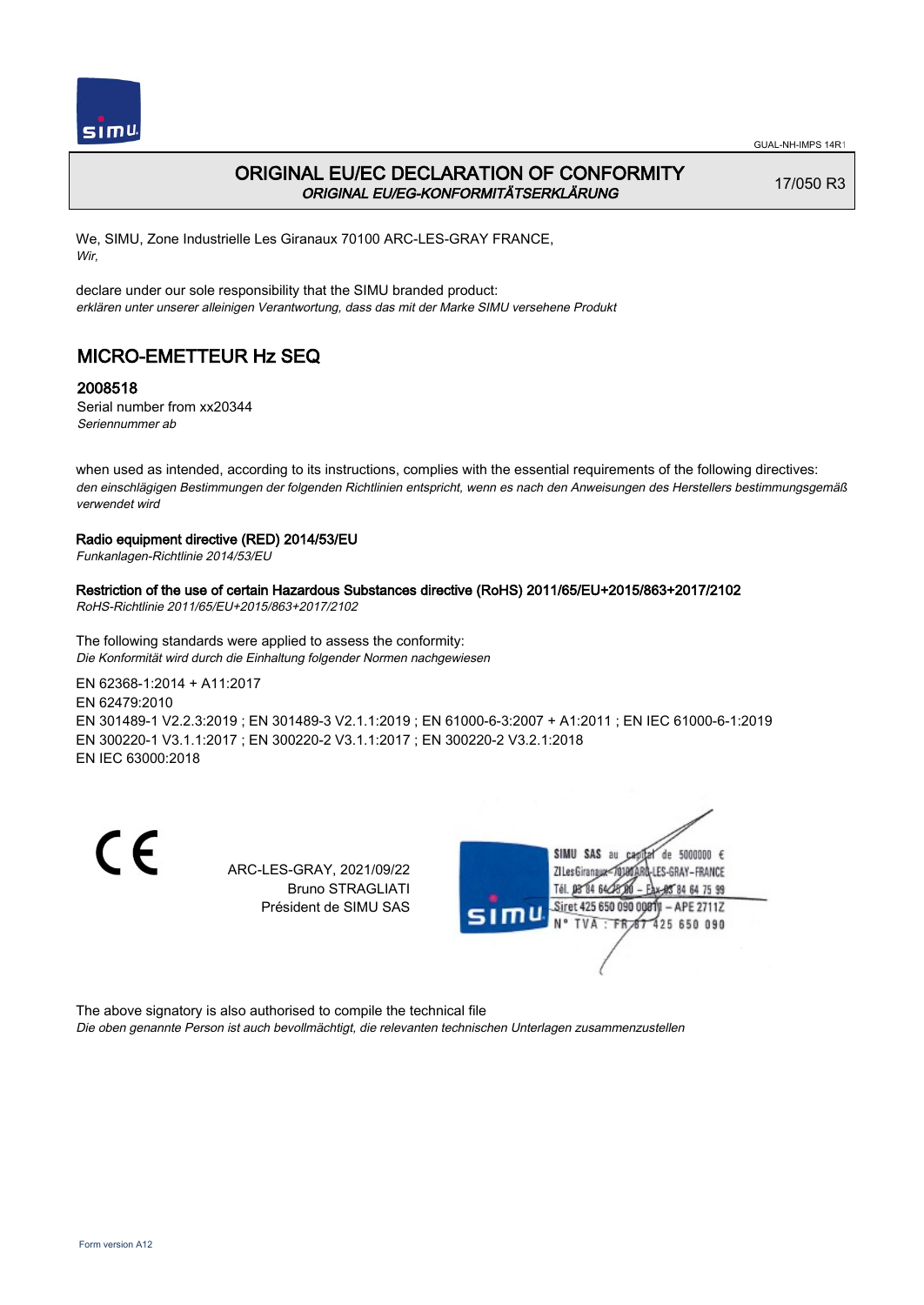

## ORIGINAL EU/EC DECLARATION OF CONFORMITY DECLARACIÓN UE/CE DE CONFORMIDAD ORIGINAL

17/050 R3

We, SIMU, Zone Industrielle Les Giranaux 70100 ARC-LES-GRAY FRANCE, Nosotros,

declare under our sole responsibility that the SIMU branded product: declaramos bajo nuestra única responsabilidad, que los productos de la marca SIMU

# MICRO-EMETTEUR Hz SEQ

### 2008518

Serial number from xx20344 número de serie a partir de

when used as intended, according to its instructions, complies with the essential requirements of the following directives: cuando se utilizan según el uso previsto, de conformidad con sus instrucciones, cumplen con los requisitos esenciales de las siguientes directivas

#### Radio equipment directive (RED) 2014/53/EU

Directiva equipos radioeléctricos 2014/53/EU

#### Restriction of the use of certain Hazardous Substances directive (RoHS) 2011/65/EU+2015/863+2017/2102

Directiva RoHS 2011/65/EU+2015/863+2017/2102

The following standards were applied to assess the conformity: Las siguientes normas de referencia han sido aplicadas para evaluar la conformidad

EN 62368‑1:2014 + A11:2017 EN 62479:2010 EN 301489‑1 V2.2.3:2019 ; EN 301489‑3 V2.1.1:2019 ; EN 61000‑6‑3:2007 + A1:2011 ; EN IEC 61000‑6‑1:2019

EN 300220‑1 V3.1.1:2017 ; EN 300220‑2 V3.1.1:2017 ; EN 300220‑2 V3.2.1:2018 EN IEC 63000:2018

 $\epsilon$ 

ARC-LES-GRAY, 2021/09/22 Bruno STRAGLIATI Président de SIMU SAS



The above signatory is also authorised to compile the technical file

el firmante, anteriormente mencionado tambien esta facultado para elaborar el expediente tecnico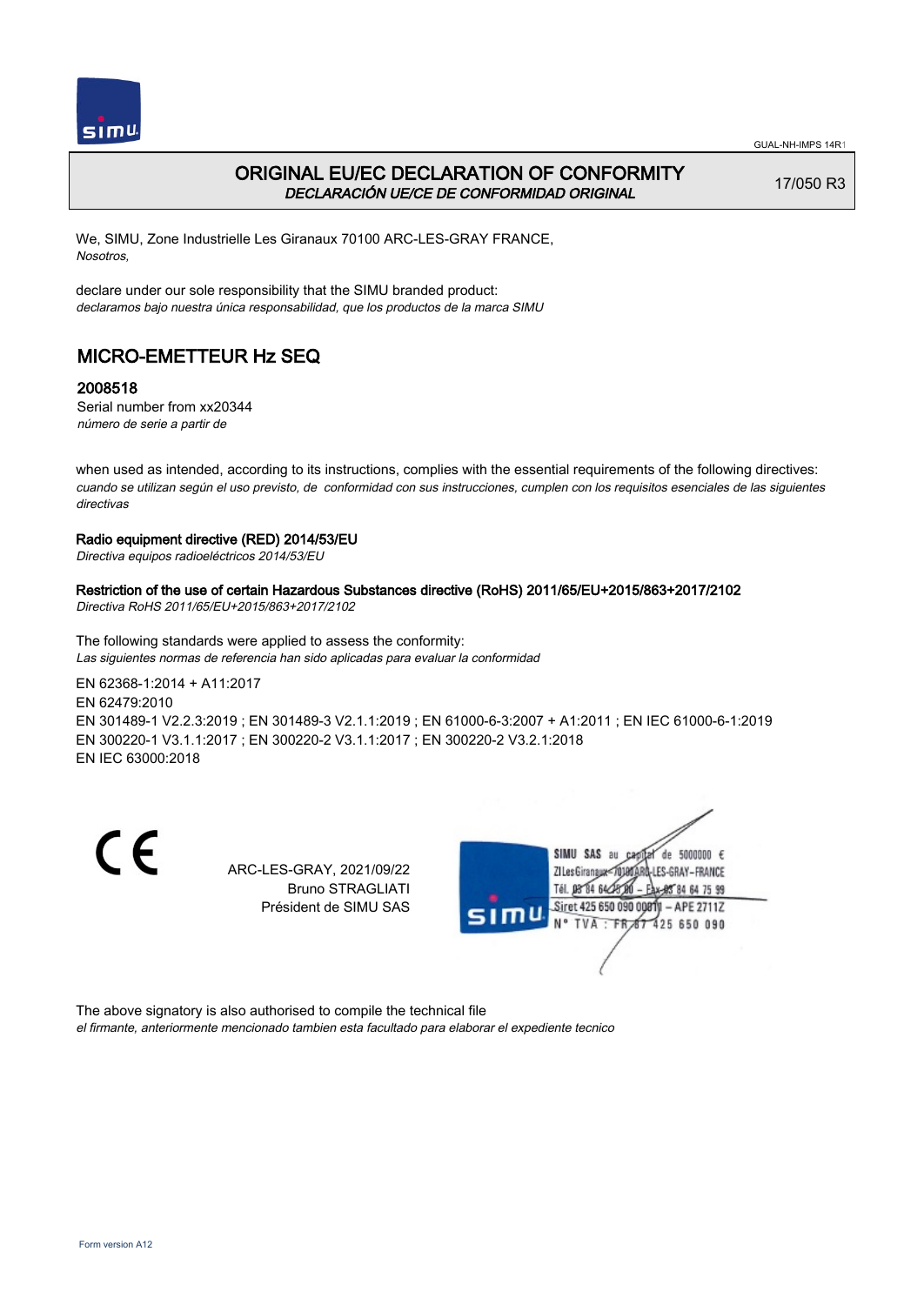

## ORIGINAL EU/EC DECLARATION OF CONFORMITY DICHIARAZIONE DI CONFORMITÀ UE/CE ORIGINALE

17/050 R3

We, SIMU, Zone Industrielle Les Giranaux 70100 ARC-LES-GRAY FRANCE, Noi,

declare under our sole responsibility that the SIMU branded product: dichiariamo sotto la nostra esclusiva responsabilità che l'appareccho di marca SIMU

# MICRO-EMETTEUR Hz SEQ

### 2008518

Serial number from xx20344 Numero di serie a partire da

when used as intended, according to its instructions, complies with the essential requirements of the following directives: se utilizzato secondo l'uso previsto, come descritto nel suo manuale d'istruzioni, è conforme ai requisiti essenziali delle seguenti Direttive

#### Radio equipment directive (RED) 2014/53/EU

Direttiva apparecchiature radio 2014/53/EU

### Restriction of the use of certain Hazardous Substances directive (RoHS) 2011/65/EU+2015/863+2017/2102

Direttiva RoHS 2011/65/EU+2015/863+2017/2102

The following standards were applied to assess the conformity: I seguenti standard di riferimento sono stati applicati per ottenere la conformità

EN 62368‑1:2014 + A11:2017 EN 62479:2010 EN 301489‑1 V2.2.3:2019 ; EN 301489‑3 V2.1.1:2019 ; EN 61000‑6‑3:2007 + A1:2011 ; EN IEC 61000‑6‑1:2019 EN 300220‑1 V3.1.1:2017 ; EN 300220‑2 V3.1.1:2017 ; EN 300220‑2 V3.2.1:2018 EN IEC 63000:2018

C E

ARC-LES-GRAY, 2021/09/22 Bruno STRAGLIATI Président de SIMU SAS



The above signatory is also authorised to compile the technical file Il firmatario è inoltre autorizzato a costituire il fascicolo tecnico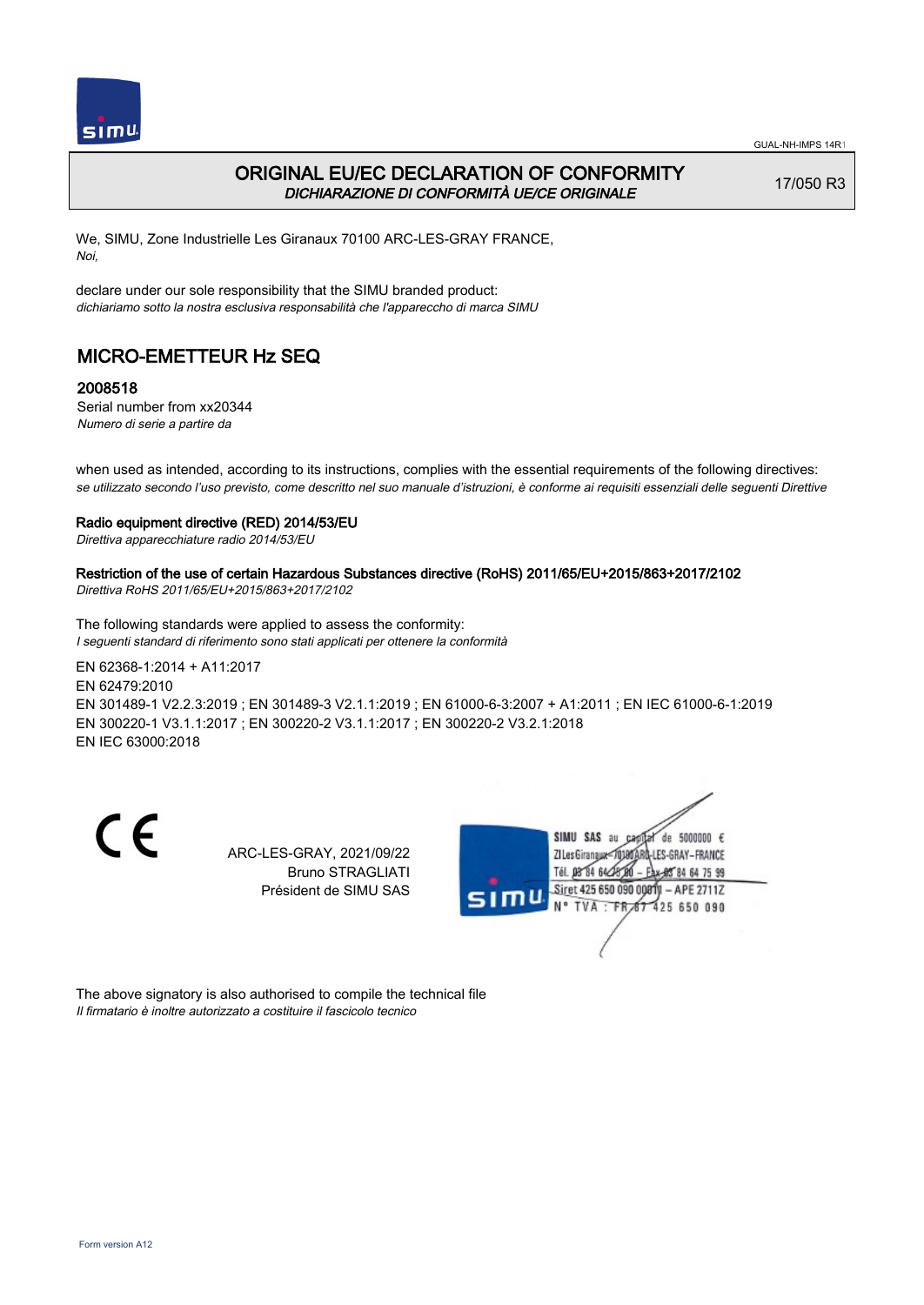

## ORIGINAL EU/EC DECLARATION OF CONFORMITY ОРИГИНАЛНА EU/EC ДЕКЛАРАЦИЯ ЗА СЪОТВЕТСТВИЕ

17/050 R3

We, SIMU, Zone Industrielle Les Giranaux 70100 ARC-LES-GRAY FRANCE, Ние,

declare under our sole responsibility that the SIMU branded product: декларираме на своя лична отговорност, че продукт с търговска марка SIMU

# MICRO-EMETTEUR Hz SEQ

### 2008518

Serial number from xx20344 сериен номер от

when used as intended, according to its instructions, complies with the essential requirements of the following directives: когато се използва съобразно предназначението си и в съответствие с инструкциите е в съответствие с основните изисквания на следните директиви

#### Radio equipment directive (RED) 2014/53/EU

Директива за радио оборудване 2014/53/EU

Restriction of the use of certain Hazardous Substances directive (RoHS) 2011/65/EU+2015/863+2017/2102 RoHS Директива относно ограничението на употребата на определени опасни вещества в електрическото и електронното оборудване 2011/65/EU+2015/863+2017/2102

The following standards were applied to assess the conformity: Следните референтни стандарти са приложени за оценяване на съответствието

EN 62368‑1:2014 + A11:2017 EN 62479:2010 EN 301489‑1 V2.2.3:2019 ; EN 301489‑3 V2.1.1:2019 ; EN 61000‑6‑3:2007 + A1:2011 ; EN IEC 61000‑6‑1:2019 EN 300220‑1 V3.1.1:2017 ; EN 300220‑2 V3.1.1:2017 ; EN 300220‑2 V3.2.1:2018 EN IEC 63000:2018

C E

ARC-LES-GRAY, 2021/09/22 Bruno STRAGLIATI Président de SIMU SAS



The above signatory is also authorised to compile the technical file Гоеподписващия също е упълномощен да съставя техническо досие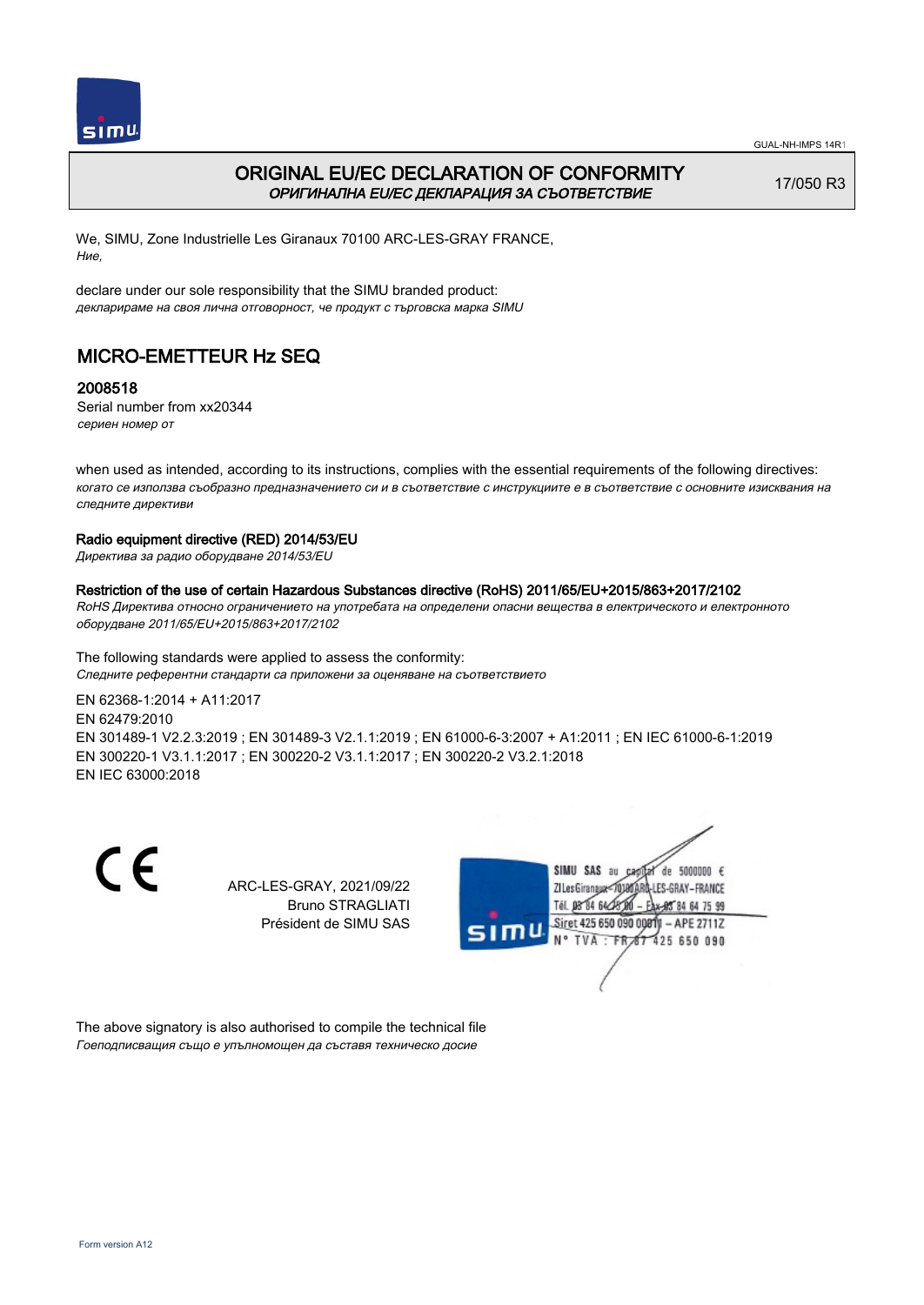

## ORIGINAL EU/EC DECLARATION OF CONFORMITY ORIGINÁLNÍ EU/ES PROHLÁŠENÍ O SHODĚ

17/050 R3

We, SIMU, Zone Industrielle Les Giranaux 70100 ARC-LES-GRAY FRANCE, My,

declare under our sole responsibility that the SIMU branded product: prohlašujeme na svou výlučnou odpovědnost, že výrobek značky SIMU

# MICRO-EMETTEUR Hz SEQ

### 2008518

Serial number from xx20344 Sériové číslo od

when used as intended, according to its instructions, complies with the essential requirements of the following directives: pokud je používán v souladu s účelem použití a s návodem, splňuje základní požadavky těchto směrnic

#### Radio equipment directive (RED) 2014/53/EU

Směrnice o dodávání rádiových zařízení na trh 2014/53/EU

#### Restriction of the use of certain Hazardous Substances directive (RoHS) 2011/65/EU+2015/863+2017/2102

Směrnice o omezení používání některých nebezpečných látek v elektrických a elektronických zařízeních 2011/65/EU+2015/863+2017/2102

The following standards were applied to assess the conformity: Pro posouzení shody byly použity následující normy

EN 62368‑1:2014 + A11:2017 EN 62479:2010 EN 301489‑1 V2.2.3:2019 ; EN 301489‑3 V2.1.1:2019 ; EN 61000‑6‑3:2007 + A1:2011 ; EN IEC 61000‑6‑1:2019 EN 300220‑1 V3.1.1:2017 ; EN 300220‑2 V3.1.1:2017 ; EN 300220‑2 V3.2.1:2018 EN IEC 63000:2018

C E

ARC-LES-GRAY, 2021/09/22 Bruno STRAGLIATI Président de SIMU SAS



The above signatory is also authorised to compile the technical file Výše uvedená osoba je také osoba pověřená sestavením technické dokumentace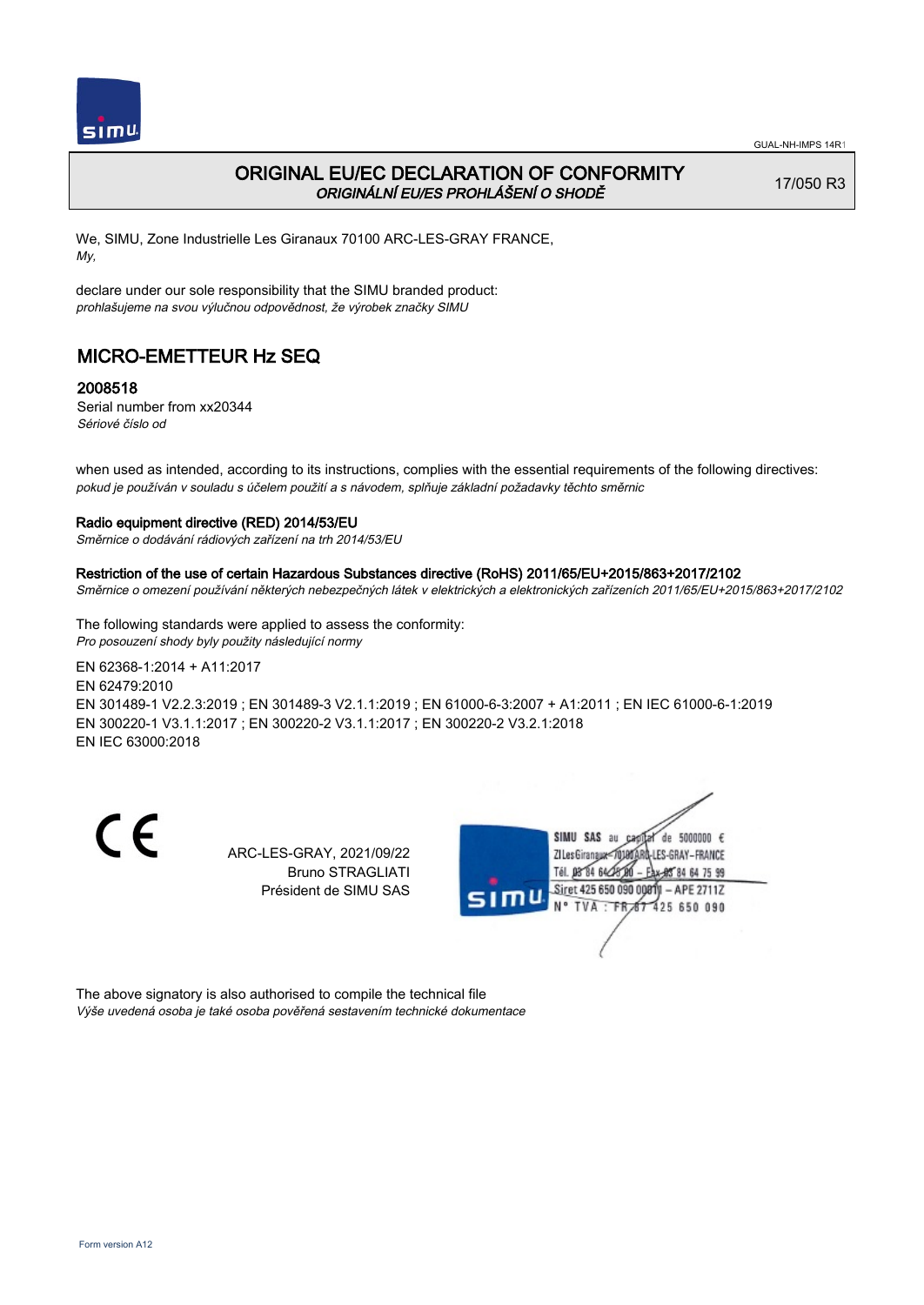

## ORIGINAL EU/EC DECLARATION OF CONFORMITY ORIGINAL EU/EF-OVERENSSTEMMELSESERKLÆRING

17/050 R3

We, SIMU, Zone Industrielle Les Giranaux 70100 ARC-LES-GRAY FRANCE, Vi,

declare under our sole responsibility that the SIMU branded product: erklærer som eneansvarlige, at SIMU mærkede produkter

# MICRO-EMETTEUR Hz SEQ

### 2008518

Serial number from xx20344 serienummer fra

when used as intended, according to its instructions, complies with the essential requirements of the following directives: når det anvendes efter hensigten, efter dennes instrukser, overholder kravene i følgende direktiver

### Radio equipment directive (RED) 2014/53/EU

Radioudstyrsdirektivet 2014/53/EU

## Restriction of the use of certain Hazardous Substances directive (RoHS) 2011/65/EU+2015/863+2017/2102

RoHS direktiv 2011/65/EU+2015/863+2017/2102

The following standards were applied to assess the conformity: Referencestandarderne der følger blev anvendt til at vurdere overholdelsen

EN 62368‑1:2014 + A11:2017 EN 62479:2010 EN 301489‑1 V2.2.3:2019 ; EN 301489‑3 V2.1.1:2019 ; EN 61000‑6‑3:2007 + A1:2011 ; EN IEC 61000‑6‑1:2019 EN 300220‑1 V3.1.1:2017 ; EN 300220‑2 V3.1.1:2017 ; EN 300220‑2 V3.2.1:2018 EN IEC 63000:2018

C E

ARC-LES-GRAY, 2021/09/22 Bruno STRAGLIATI Président de SIMU SAS



The above signatory is also authorised to compile the technical file Personen nævnt ovenfor er også godkendt til at udarbejde det tekniske dossier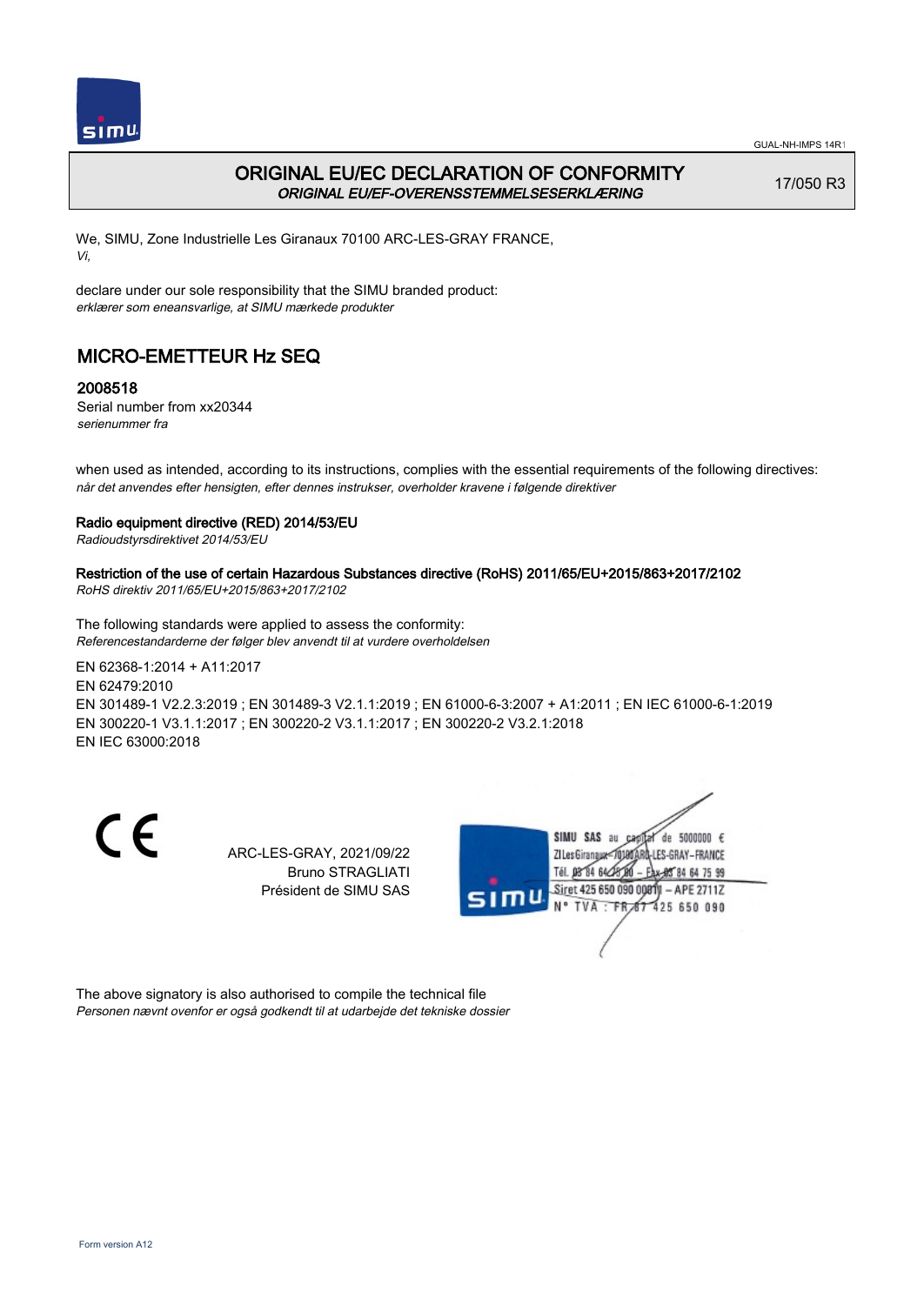

### ORIGINAL EU/EC DECLARATION OF CONFORMITY EL/EK VASTAVUSDEKLARATSIOON

17/050 R3

We, SIMU, Zone Industrielle Les Giranaux 70100 ARC-LES-GRAY FRANCE, Meie,

declare under our sole responsibility that the SIMU branded product: kinnitame kogu vastutusega, et SIMU kaubamärgiga tooted

## MICRO-EMETTEUR Hz SEQ

#### 2008518

Serial number from xx20344 Seerianumber alates

when used as intended, according to its instructions, complies with the essential requirements of the following directives: kui kasutatakse eesmärgipäraselt ja juhiste kohaselt, vastavad käesoleva direktiivi põhinõuetele

#### Radio equipment directive (RED) 2014/53/EU

Direktiiv raadioseadmete turul kättesaadavuse kohta 2014/53/EU

#### Restriction of the use of certain Hazardous Substances directive (RoHS) 2011/65/EU+2015/863+2017/2102

RoHs direktiiv ohtlike ainete kasutamise piirangute kohta elektri- ja elektroonikaseadmetes 2011/65/EU+2015/863+2017/2102

The following standards were applied to assess the conformity: Vastavusdeklaratsiooni hindamiseks kasutatakse järgmisi standardeid

EN 62368‑1:2014 + A11:2017 EN 62479:2010 EN 301489‑1 V2.2.3:2019 ; EN 301489‑3 V2.1.1:2019 ; EN 61000‑6‑3:2007 + A1:2011 ; EN IEC 61000‑6‑1:2019 EN 300220‑1 V3.1.1:2017 ; EN 300220‑2 V3.1.1:2017 ; EN 300220‑2 V3.2.1:2018 EN IEC 63000:2018

C E

ARC-LES-GRAY, 2021/09/22 Bruno STRAGLIATI Président de SIMU SAS



The above signatory is also authorised to compile the technical file Eelpool nimetatud isik on volitatud koostama tehnilist dokumentatsiooni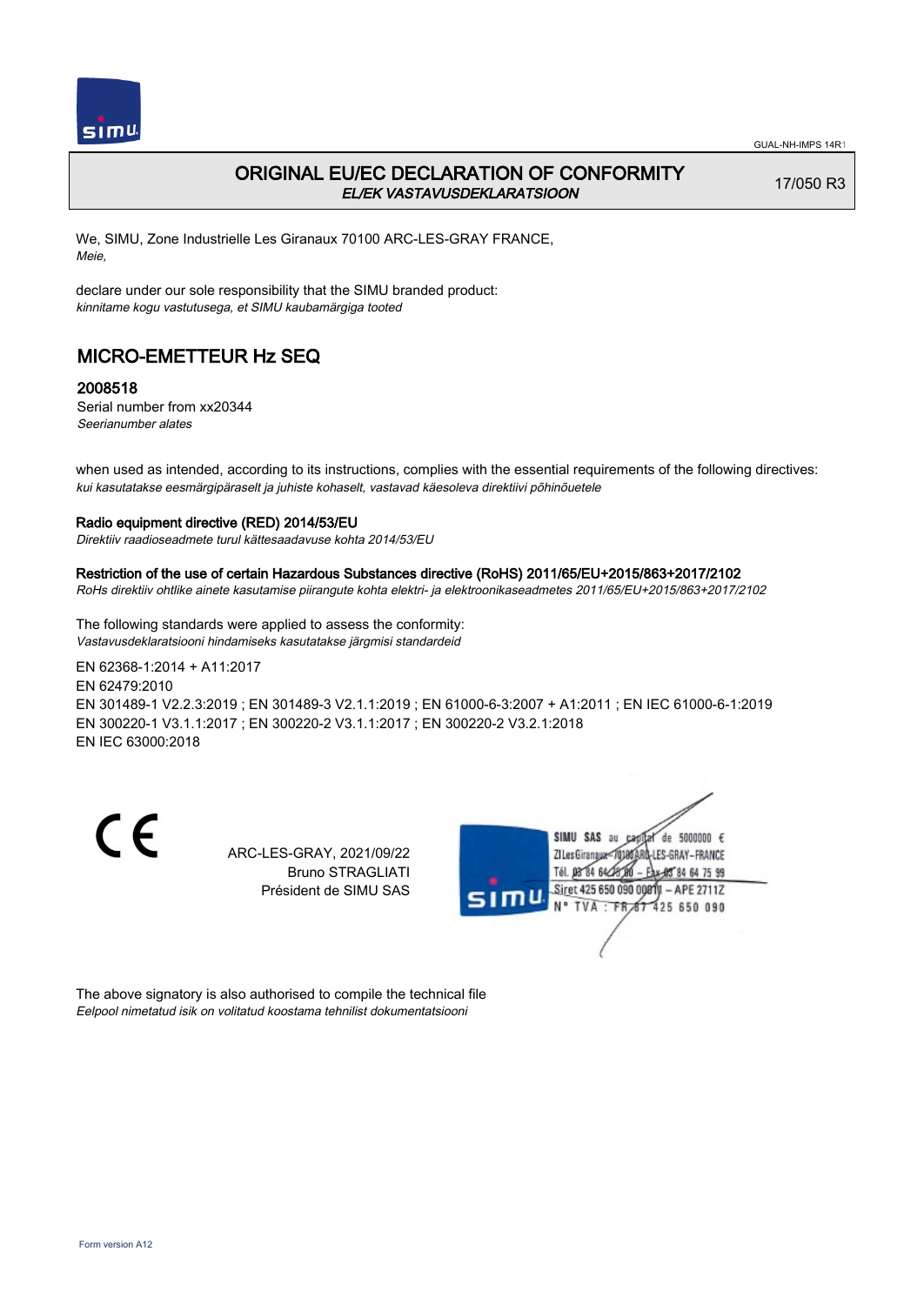

## ORIGINAL EU/EC DECLARATION OF CONFORMITY ALKUPERÄISET EU/EY-VAATIMUSTENMUKAISUUSVAKUUTUS

17/050 R3

We, SIMU, Zone Industrielle Les Giranaux 70100 ARC-LES-GRAY FRANCE, Me,

declare under our sole responsibility that the SIMU branded product: vakuutamme omalla vastuullamme, että SIMU merkkituote

# MICRO-EMETTEUR Hz SEQ

### 2008518

Serial number from xx20344 sarjanumerot

when used as intended, according to its instructions, complies with the essential requirements of the following directives: kun käytettynä oikein ja sen ohjeiden mukaan, noudattaa seuraavien direktiivien olennaisia vaatimuksia

### Radio equipment directive (RED) 2014/53/EU

Radiolaitteiden direktiivin 2014/53/EU

Restriction of the use of certain Hazardous Substances directive (RoHS) 2011/65/EU+2015/863+2017/2102 RoHS direktiivin 2011/65/EU+2015/863+2017/2102

The following standards were applied to assess the conformity: Seuraavia viitestandardeja sovellettiin vaatimustenmukaisuusvakuutusta arvioitaessa

EN 62368‑1:2014 + A11:2017 EN 62479:2010 EN 301489‑1 V2.2.3:2019 ; EN 301489‑3 V2.1.1:2019 ; EN 61000‑6‑3:2007 + A1:2011 ; EN IEC 61000‑6‑1:2019 EN 300220‑1 V3.1.1:2017 ; EN 300220‑2 V3.1.1:2017 ; EN 300220‑2 V3.2.1:2018 EN IEC 63000:2018

C E

ARC-LES-GRAY, 2021/09/22 Bruno STRAGLIATI Président de SIMU SAS



The above signatory is also authorised to compile the technical file Yllä allekirjoittaja on myös valtuutettu kokoamaan teknisten tiedostojen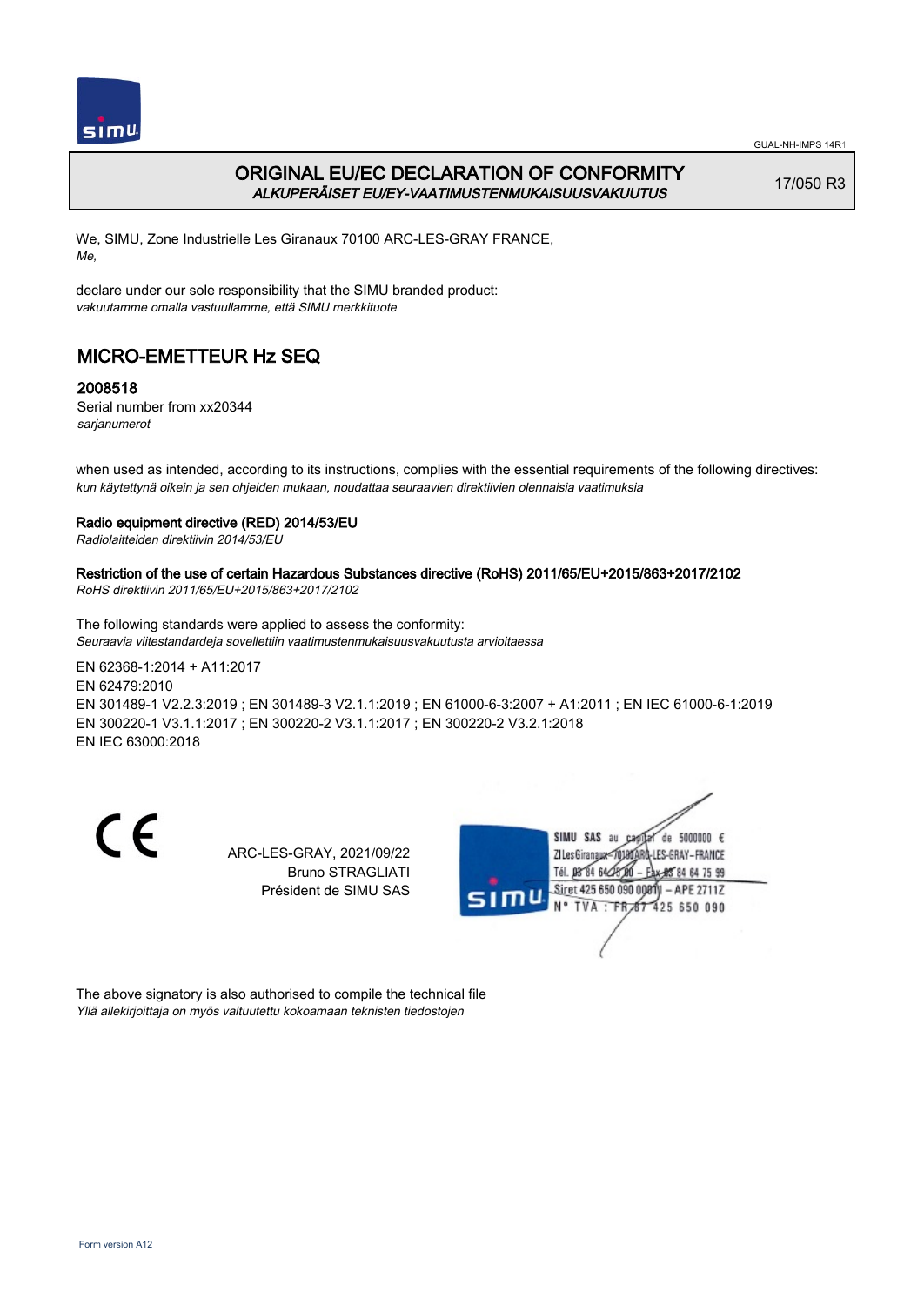

### ORIGINAL EU/EC DECLARATION OF CONFORMITY ΠΡΩΤΟΤΥΠΟ ΔΗΛΩΣΗ ΣΥΜΜΟΡΦΩΣΗΣ ΕΕ/EK

17/050 R3

We, SIMU, Zone Industrielle Les Giranaux 70100 ARC-LES-GRAY FRANCE, εμείς,

declare under our sole responsibility that the SIMU branded product: Δηλώνουμε αναλαμβάνοντας την αποκλειστική ευθύνη ότι το επώνυμο προϊόν SIMU

# MICRO-EMETTEUR Hz SEQ

### 2008518

Serial number from xx20344 σειριακό αριθμό από

when used as intended, according to its instructions, complies with the essential requirements of the following directives: όταν χρησιμοποιείται όπως έχει προβλεφθεί, σύμφωνα με τις οδηγίες του, συμφωνεί με τις βασικές απαιτήσεις των ακόλουθων οδηγιών

#### Radio equipment directive (RED) 2014/53/EU

Οδηγία ραδιοεξοπλισμού 2014/53/EU

# Restriction of the use of certain Hazardous Substances directive (RoHS) 2011/65/EU+2015/863+2017/2102

Οδηγίας RoHS 2011/65/EU+2015/863+2017/2102

The following standards were applied to assess the conformity: Τα πρότυπα αναφοράς που ακολουθούν εφαρμόστηκαν με σκοπό την αξιολόγηση της συμμόρφωσης

EN 62368‑1:2014 + A11:2017 EN 62479:2010 EN 301489‑1 V2.2.3:2019 ; EN 301489‑3 V2.1.1:2019 ; EN 61000‑6‑3:2007 + A1:2011 ; EN IEC 61000‑6‑1:2019 EN 300220‑1 V3.1.1:2017 ; EN 300220‑2 V3.1.1:2017 ; EN 300220‑2 V3.2.1:2018 EN IEC 63000:2018

C E

ARC-LES-GRAY, 2021/09/22 Bruno STRAGLIATI Président de SIMU SAS



The above signatory is also authorised to compile the technical file

Το πρόσωπο που αναφέρεται παραπάνω είναι επίσης εξουσιοδοτημένο να καταρτίσει τον τεχνικό φάκελο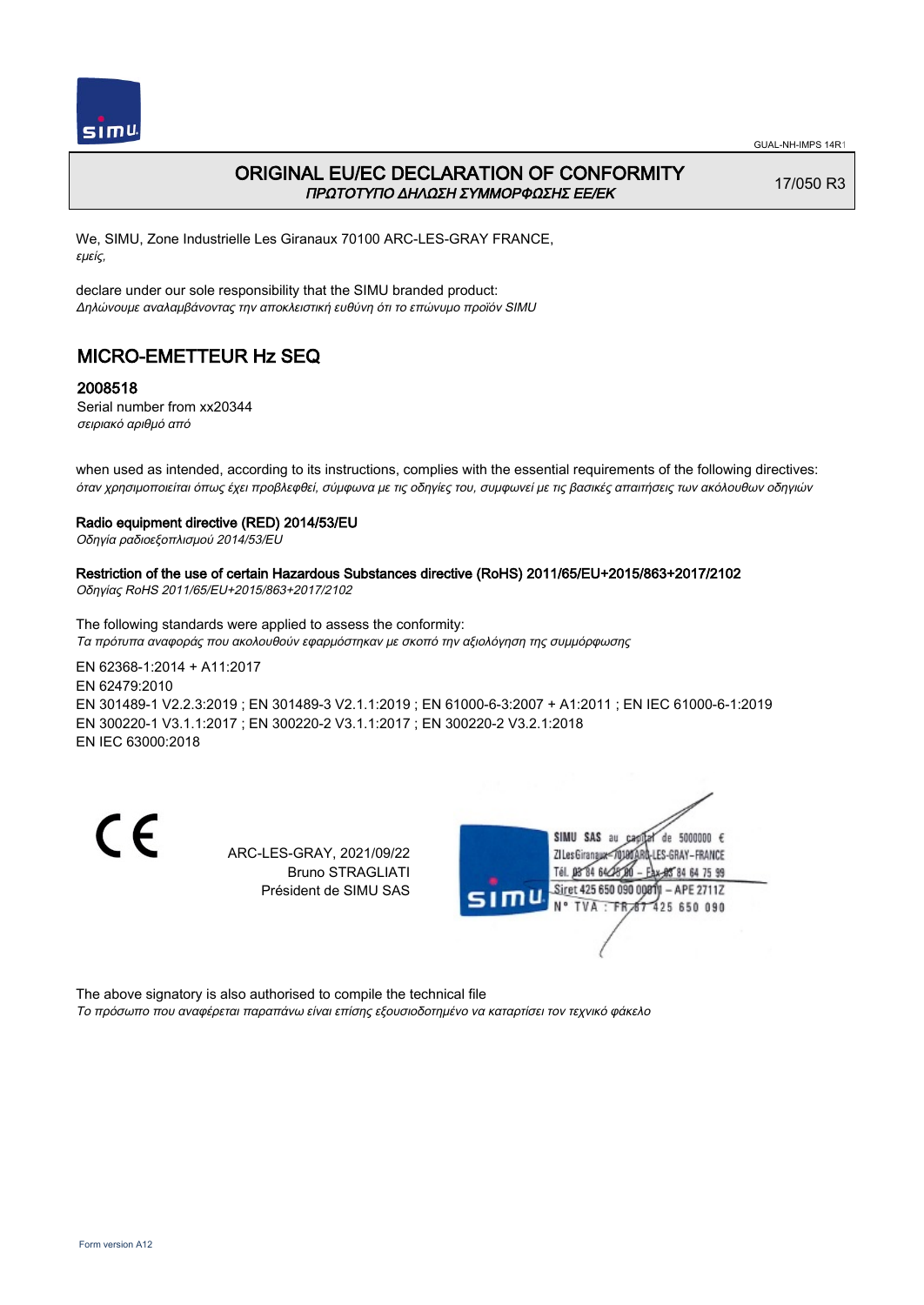

### ORIGINAL EU/EC DECLARATION OF CONFORMITY ORGINALNA EU/EC DEKLARACIJA O USKLAĐENOSTI

17/050 R3

We, SIMU, Zone Industrielle Les Giranaux 70100 ARC-LES-GRAY FRANCE, Mi,

declare under our sole responsibility that the SIMU branded product: izjavljujemo pod punom odgovornošču da je proizvod marke SIMU

# MICRO-EMETTEUR Hz SEQ

### 2008518

Serial number from xx20344 Serijski broj iz

when used as intended, according to its instructions, complies with the essential requirements of the following directives: ako se upotrebljava prema namjeni, prema važećim uputama, usklađen sa prijeko potrebnim zahtijevima slijedećih direktiva

#### Radio equipment directive (RED) 2014/53/EU

Direktiva za radijsku opremu 2014/53/EU

## Restriction of the use of certain Hazardous Substances directive (RoHS) 2011/65/EU+2015/863+2017/2102

Direktiva RoHS 2011/65/EU+2015/863+2017/2102

The following standards were applied to assess the conformity: Slijedeće reference standarda se primjenjuju da se odredi usklađenost

EN 62368‑1:2014 + A11:2017 EN 62479:2010 EN 301489‑1 V2.2.3:2019 ; EN 301489‑3 V2.1.1:2019 ; EN 61000‑6‑3:2007 + A1:2011 ; EN IEC 61000‑6‑1:2019 EN 300220‑1 V3.1.1:2017 ; EN 300220‑2 V3.1.1:2017 ; EN 300220‑2 V3.2.1:2018 EN IEC 63000:2018

C E

ARC-LES-GRAY, 2021/09/22 Bruno STRAGLIATI Président de SIMU SAS



The above signatory is also authorised to compile the technical file Gore navedeni potpisnik također je ovlašten za sastavljanje tehničkog dokumenta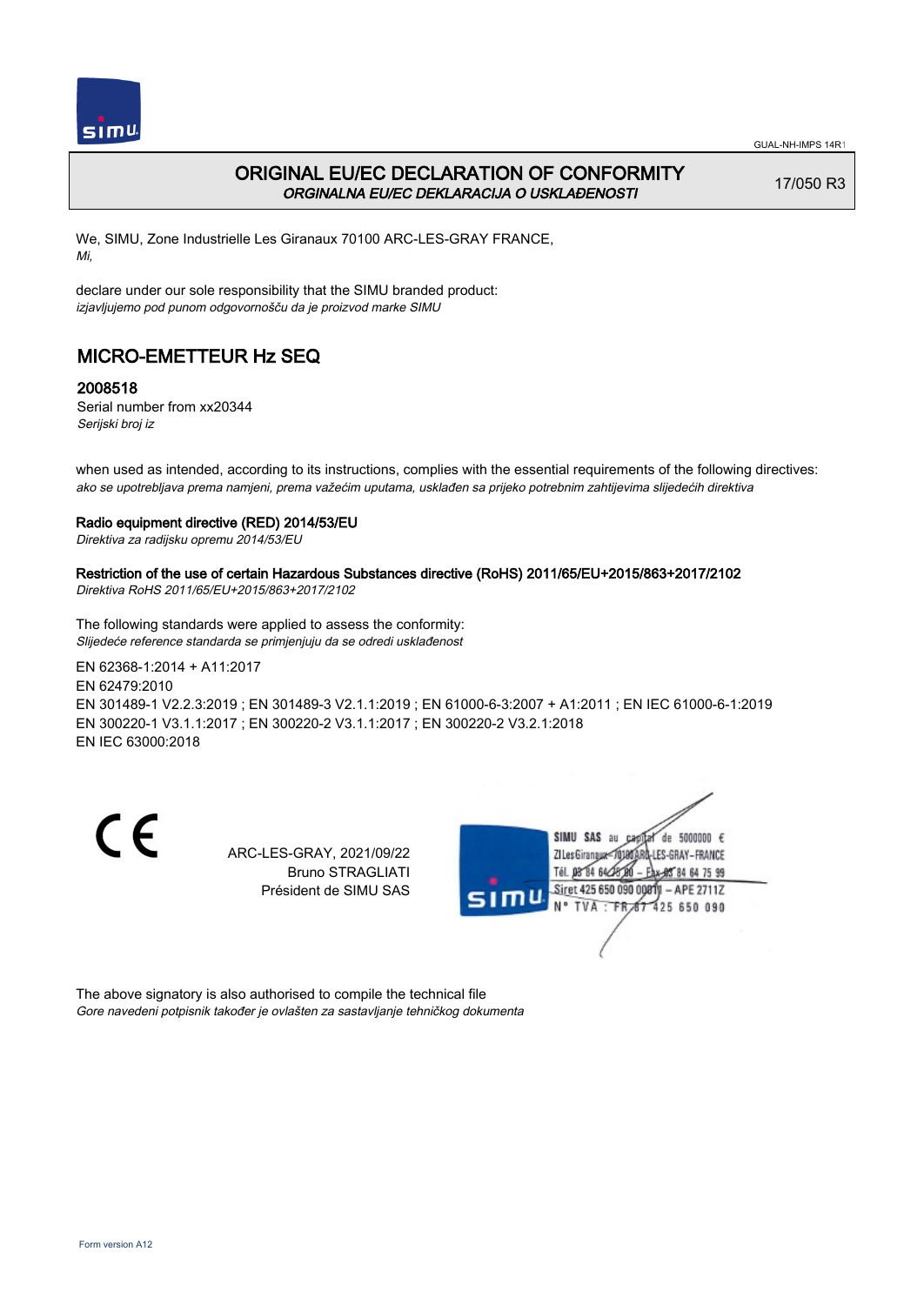

### ORIGINAL EU/EC DECLARATION OF CONFORMITY Eredeti EU/CE Megfelelőségi Nyilatkozat

17/050 R3

We, SIMU, Zone Industrielle Les Giranaux 70100 ARC-LES-GRAY FRANCE, Alulírott,

declare under our sole responsibility that the SIMU branded product: felelősségünk teljes tudatában kijelentjük, hogy a szóban forgó SIMU termék

# MICRO-EMETTEUR Hz SEQ

### 2008518

Serial number from xx20344 Sorozatszámtól

when used as intended, according to its instructions, complies with the essential requirements of the following directives: megfelel, az alábbi irányelvekben megfogalmazott alapvető követelményeknek

#### Radio equipment directive (RED) 2014/53/EU

A rádióberendezésekről szóló irányelv 2014/53/EU

### Restriction of the use of certain Hazardous Substances directive (RoHS) 2011/65/EU+2015/863+2017/2102

RoHS irányelv 2011/65/EU+2015/863+2017/2102

The following standards were applied to assess the conformity: A megfelelőség biztosításának érdekében az alábbi szabványok kerültek alkalmazásra

EN 62368‑1:2014 + A11:2017 EN 62479:2010 EN 301489‑1 V2.2.3:2019 ; EN 301489‑3 V2.1.1:2019 ; EN 61000‑6‑3:2007 + A1:2011 ; EN IEC 61000‑6‑1:2019 EN 300220‑1 V3.1.1:2017 ; EN 300220‑2 V3.1.1:2017 ; EN 300220‑2 V3.2.1:2018 EN IEC 63000:2018

C E

ARC-LES-GRAY, 2021/09/22 Bruno STRAGLIATI Président de SIMU SAS



The above signatory is also authorised to compile the technical file A fent említett aláíró is jogosult a műszaki dokumentáció összeállítására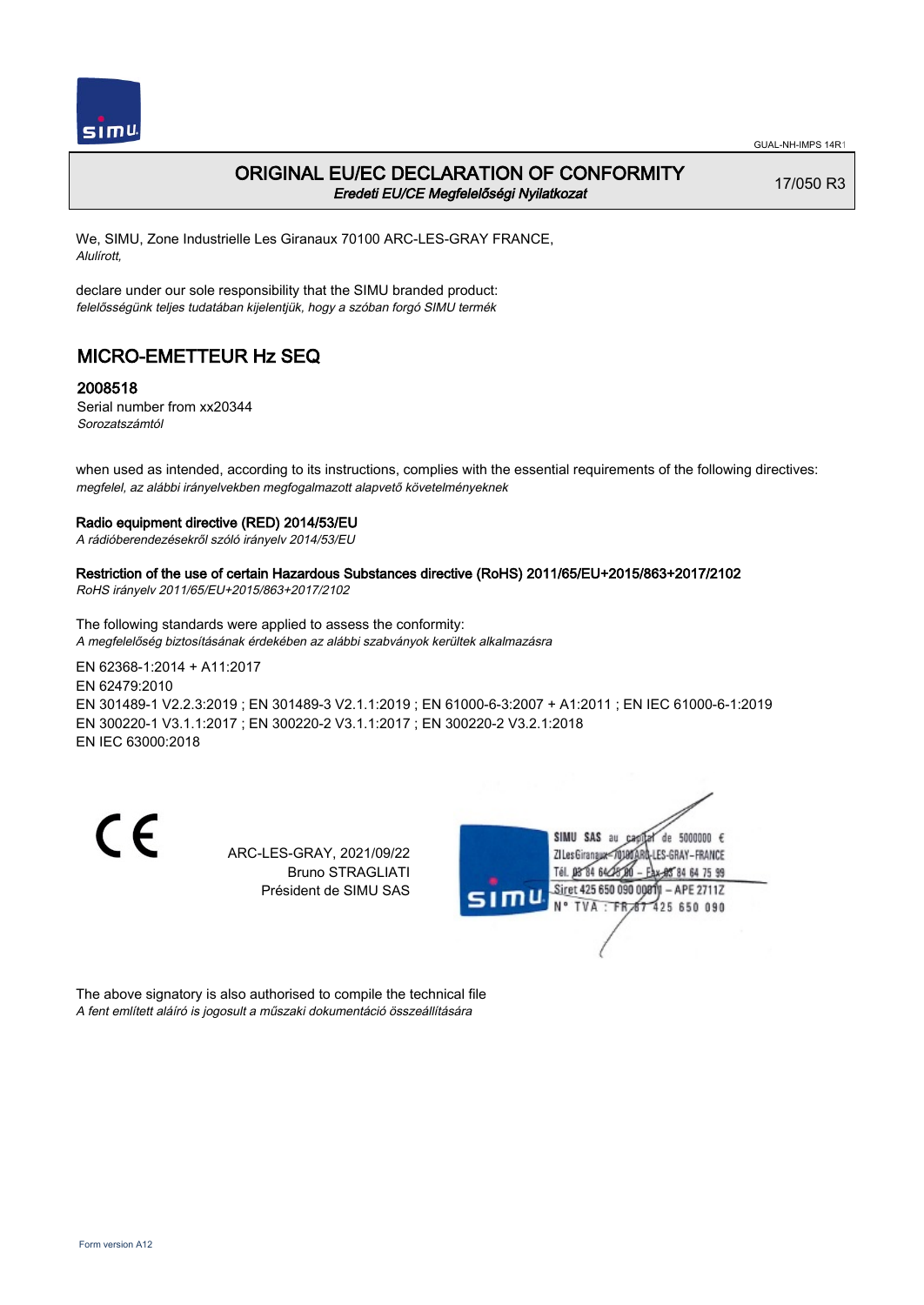

## ORIGINAL EU/EC DECLARATION OF CONFORMITY ORIGINALI ES/EB ATITIKTIES DEKLARACIJA

17/050 R3

We, SIMU, Zone Industrielle Les Giranaux 70100 ARC-LES-GRAY FRANCE, Mes,

declare under our sole responsibility that the SIMU branded product: atsakingai deklaruojame, kad SIMU kompanijos produktas

## MICRO-EMETTEUR Hz SEQ

### 2008518

Serial number from xx20344 Serijos numeris nuo

when used as intended, according to its instructions, complies with the essential requirements of the following directives: naudojamas pagal paskirtį, pagal gamintojo instrukcijas, atitinka esminius šių Direktyvų reikalavimus

#### Radio equipment directive (RED) 2014/53/EU

Radijo ryšio įrenginių direktyva 2014/53/EU

### Restriction of the use of certain Hazardous Substances directive (RoHS) 2011/65/EU+2015/863+2017/2102

PMNA (RoHS) direktyva 2011/65/EU+2015/863+2017/2102

The following standards were applied to assess the conformity: Įverinti deklaruojamą atitiktį buvo taikomi toliau nurodyti standartai

EN 62368‑1:2014 + A11:2017 EN 62479:2010 EN 301489‑1 V2.2.3:2019 ; EN 301489‑3 V2.1.1:2019 ; EN 61000‑6‑3:2007 + A1:2011 ; EN IEC 61000‑6‑1:2019 EN 300220‑1 V3.1.1:2017 ; EN 300220‑2 V3.1.1:2017 ; EN 300220‑2 V3.2.1:2018 EN IEC 63000:2018

C E

ARC-LES-GRAY, 2021/09/22 Bruno STRAGLIATI Président de SIMU SAS



The above signatory is also authorised to compile the technical file Asmuo, pasirašęs šią deklaraciją, taip pat turi įgaliojimą sudaryti techninę bylą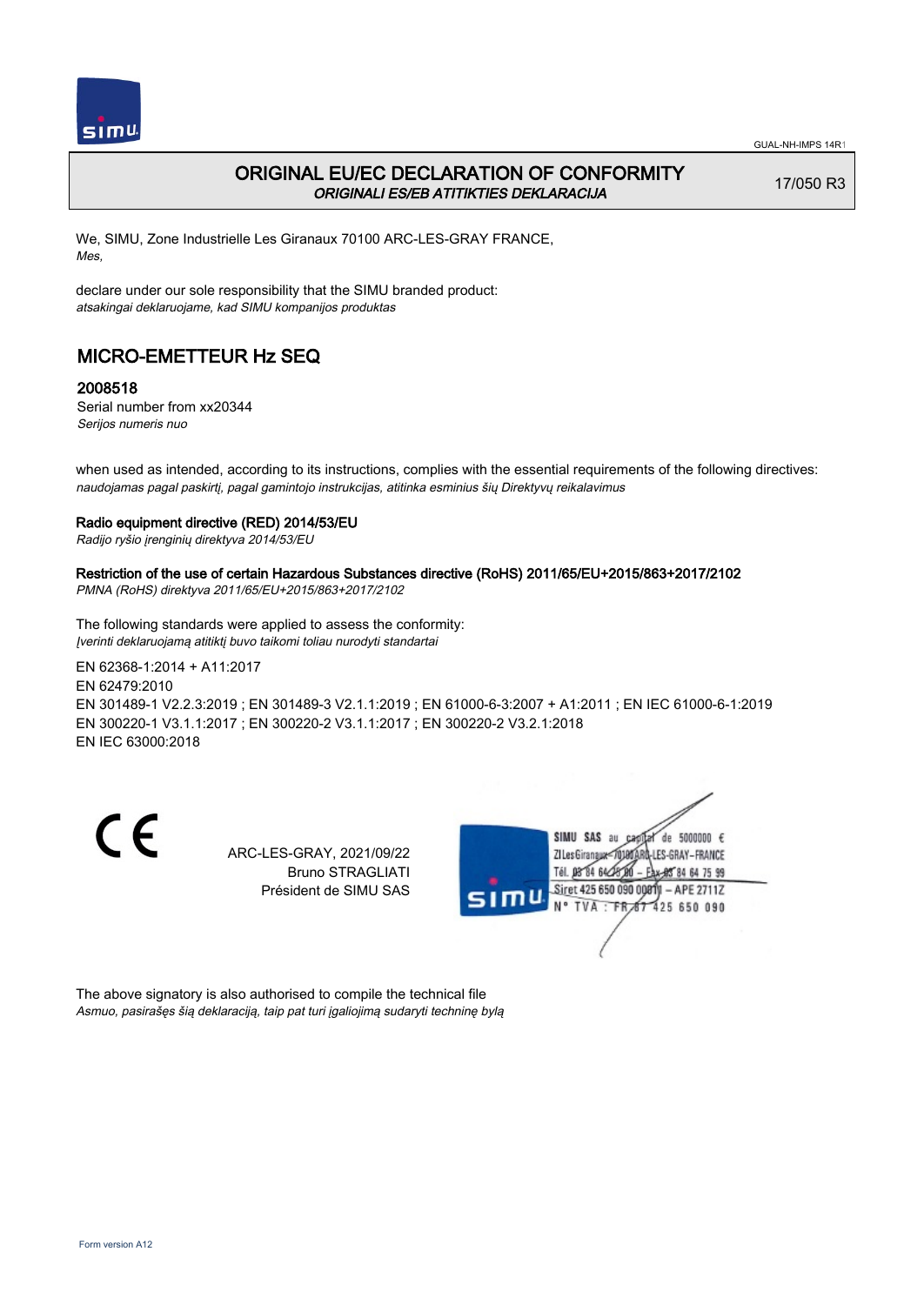

## ORIGINAL EU/EC DECLARATION OF CONFORMITY ES/EK ATBILSTĪBAS DEKLARĀCIJA

17/050 R3

We, SIMU, Zone Industrielle Les Giranaux 70100 ARC-LES-GRAY FRANCE, Mēs,

declare under our sole responsibility that the SIMU branded product: ar pilnu atbildību, apliecinām, ka SIMU zīmola produkti,

## MICRO-EMETTEUR Hz SEQ

### 2008518

Serial number from xx20344 sērijas numurs no

when used as intended, according to its instructions, complies with the essential requirements of the following directives: ja tie tiek lietoti saskaņā ar norādījumiem, atbilst šo direktīvu pamatprasībām

#### Radio equipment directive (RED) 2014/53/EU

Direktīva par radioiekārtu pieejamību tirgū 2014/53/EU

#### Restriction of the use of certain Hazardous Substances directive (RoHS) 2011/65/EU+2015/863+2017/2102

RoHs Direktīva par dažādu bīstamu vielu izmantošanas ierobežošanu elektriskās un elektroniskās iekārtās 2011/65/EU+2015/863+2017/2102

The following standards were applied to assess the conformity: Atbilstības deklarācijas novērtēšanai tiek pielietoti sekojoši standarti

EN 62368‑1:2014 + A11:2017 EN 62479:2010

EN 301489‑1 V2.2.3:2019 ; EN 301489‑3 V2.1.1:2019 ; EN 61000‑6‑3:2007 + A1:2011 ; EN IEC 61000‑6‑1:2019 EN 300220‑1 V3.1.1:2017 ; EN 300220‑2 V3.1.1:2017 ; EN 300220‑2 V3.2.1:2018 EN IEC 63000:2018

CE

ARC-LES-GRAY, 2021/09/22 Bruno STRAGLIATI Président de SIMU SAS



The above signatory is also authorised to compile the technical file Iepriekš minētā persona ir pilnvarota sastādīt tehnisko dokumentāciju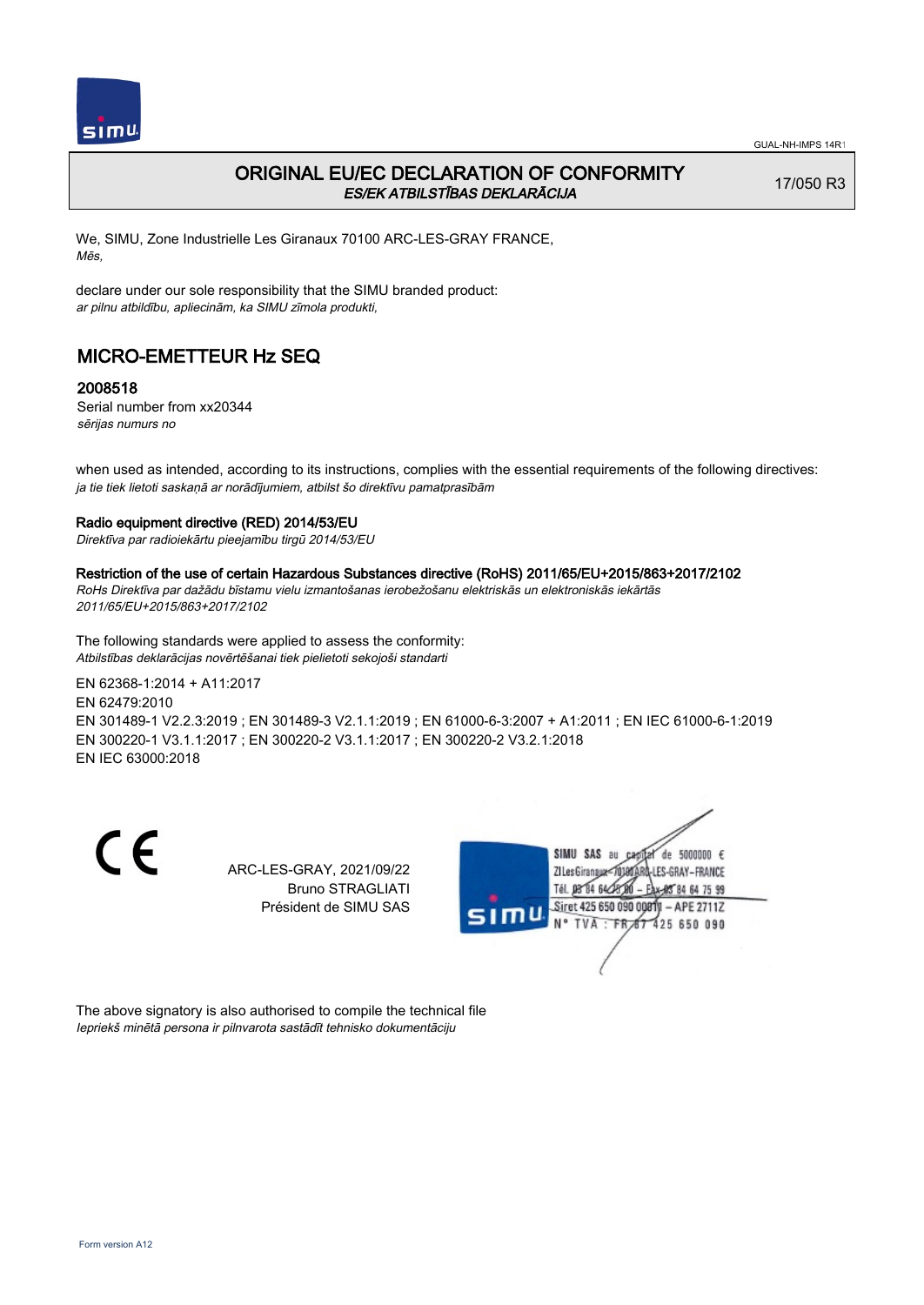

## ORIGINAL EU/EC DECLARATION OF CONFORMITY OORSPRONKELIJKE EU/EG-CONFORMITEITSVERKLARING

17/050 R3

We, SIMU, Zone Industrielle Les Giranaux 70100 ARC-LES-GRAY FRANCE, Wij,

declare under our sole responsibility that the SIMU branded product: verklaren op eigen verantwoordelijkheid dat het produkt van het SIMU

# MICRO-EMETTEUR Hz SEQ

### 2008518

Serial number from xx20344 Serienummer van

when used as intended, according to its instructions, complies with the essential requirements of the following directives: wanneer gebruikt voor de juiste toepassing voldoet aan de essentiële eisen van de volgende richtlijnen

#### Radio equipment directive (RED) 2014/53/EU

Richtlijn radioapparatuur 2014/53/EU

# Restriction of the use of certain Hazardous Substances directive (RoHS) 2011/65/EU+2015/863+2017/2102

RoHS Richtlijn 2011/65/EU+2015/863+2017/2102

The following standards were applied to assess the conformity: De volgende referentiestandaarden worden toegepast om de overeenstemming te evalueren

EN 62368‑1:2014 + A11:2017 EN 62479:2010 EN 301489‑1 V2.2.3:2019 ; EN 301489‑3 V2.1.1:2019 ; EN 61000‑6‑3:2007 + A1:2011 ; EN IEC 61000‑6‑1:2019 EN 300220‑1 V3.1.1:2017 ; EN 300220‑2 V3.1.1:2017 ; EN 300220‑2 V3.2.1:2018 EN IEC 63000:2018

C E

ARC-LES-GRAY, 2021/09/22 Bruno STRAGLIATI Président de SIMU SAS



The above signatory is also authorised to compile the technical file

De bovengenoemde persoon is ook bevoegd om het technisch dossier samen te stellen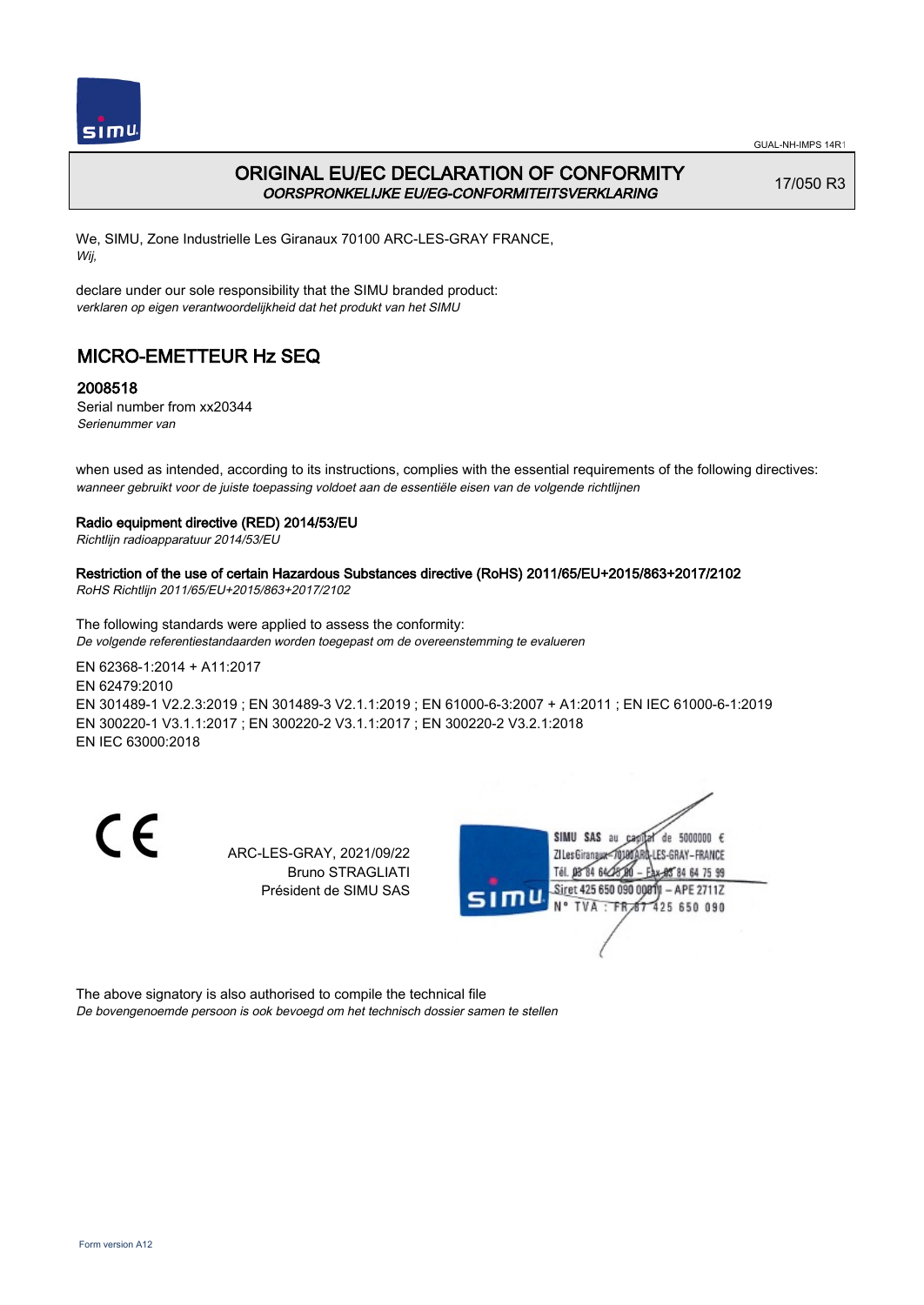

## ORIGINAL EU/EC DECLARATION OF CONFORMITY ORIGINAL EU / CE - ERKLÆRING

17/050 R3

We, SIMU, Zone Industrielle Les Giranaux 70100 ARC-LES-GRAY FRANCE, Vi,

declare under our sole responsibility that the SIMU branded product: erklærer under vårt eneansvar at SIMU merket produkt

# MICRO-EMETTEUR Hz SEQ

### 2008518

Serial number from xx20344 Serienummer fra

when used as intended, according to its instructions, complies with the essential requirements of the following directives: når de brukes som forutsatt, i henhold til sin instruks, i samsvar med de grunnlegende kravene i følgende direktiver

#### Radio equipment directive (RED) 2014/53/EU

Radioutstyr direktivet 2014/53/EU

## Restriction of the use of certain Hazardous Substances directive (RoHS) 2011/65/EU+2015/863+2017/2102

RoHS-direktivet 2011/65/EU+2015/863+2017/2102

The following standards were applied to assess the conformity: Følgende referansestandarder ble brukt for å vurdere samsvar

EN 62368‑1:2014 + A11:2017 EN 62479:2010 EN 301489‑1 V2.2.3:2019 ; EN 301489‑3 V2.1.1:2019 ; EN 61000‑6‑3:2007 + A1:2011 ; EN IEC 61000‑6‑1:2019 EN 300220‑1 V3.1.1:2017 ; EN 300220‑2 V3.1.1:2017 ; EN 300220‑2 V3.2.1:2018 EN IEC 63000:2018

C E

ARC-LES-GRAY, 2021/09/22 Bruno STRAGLIATI Président de SIMU SAS



The above signatory is also authorised to compile the technical file Ovennevnte underskrevet fullmakt til å utarbeide den tekniske dokumentasjonen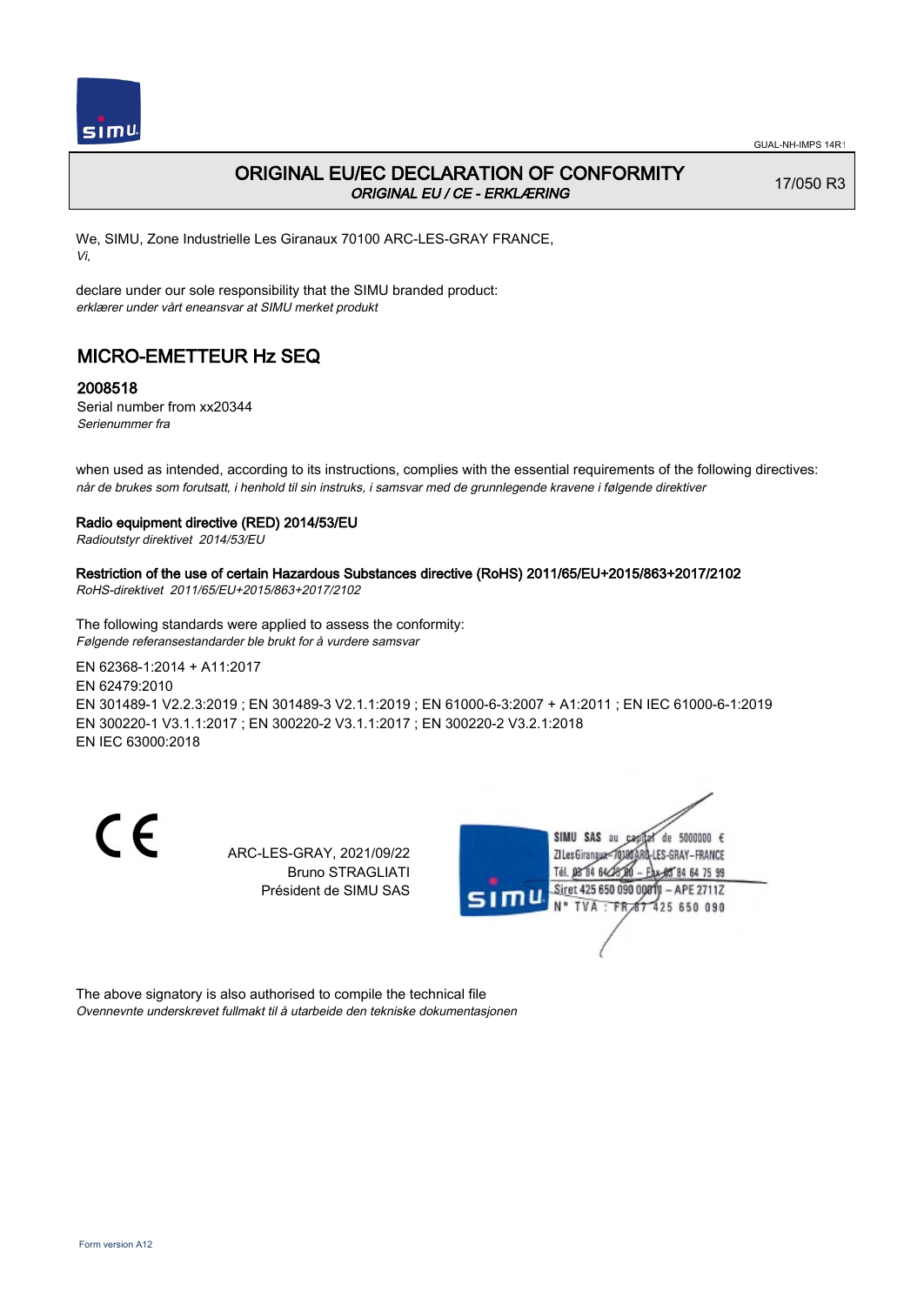

## ORIGINAL EU/EC DECLARATION OF CONFORMITY ORYGINALNA DEKLARACJA ZGODNOŚCI UE/WE

17/050 R3

We, SIMU, Zone Industrielle Les Giranaux 70100 ARC-LES-GRAY FRANCE, My,

declare under our sole responsibility that the SIMU branded product: deklarujemy z pełną odpowiedzialnością, że produkt oznaczony marką SIMU

# MICRO-EMETTEUR Hz SEQ

### 2008518

Serial number from xx20344 z numerem seryjnym od

when used as intended, according to its instructions, complies with the essential requirements of the following directives: gdy jest używany zgodnie z przeznaczeniem i instrukcjami, spełnia podstawowe wymagania następujących Dyrektyw

#### Radio equipment directive (RED) 2014/53/EU

Dyrektywa o urządzeniach radiowych 2014/53/EU

#### Restriction of the use of certain Hazardous Substances directive (RoHS) 2011/65/EU+2015/863+2017/2102

Dyrektywa RoHS 2011/65/EU+2015/863+2017/2102

The following standards were applied to assess the conformity: Do oceny zgodności zostały zastosowane następujące normy

EN 62368‑1:2014 + A11:2017 EN 62479:2010 EN 301489‑1 V2.2.3:2019 ; EN 301489‑3 V2.1.1:2019 ; EN 61000‑6‑3:2007 + A1:2011 ; EN IEC 61000‑6‑1:2019 EN 300220‑1 V3.1.1:2017 ; EN 300220‑2 V3.1.1:2017 ; EN 300220‑2 V3.2.1:2018 EN IEC 63000:2018

C E

ARC-LES-GRAY, 2021/09/22 Bruno STRAGLIATI Président de SIMU SAS



The above signatory is also authorised to compile the technical file

Osoba wskazana powyżej jest również upoważniony do przygotowania dokumentacji technicznej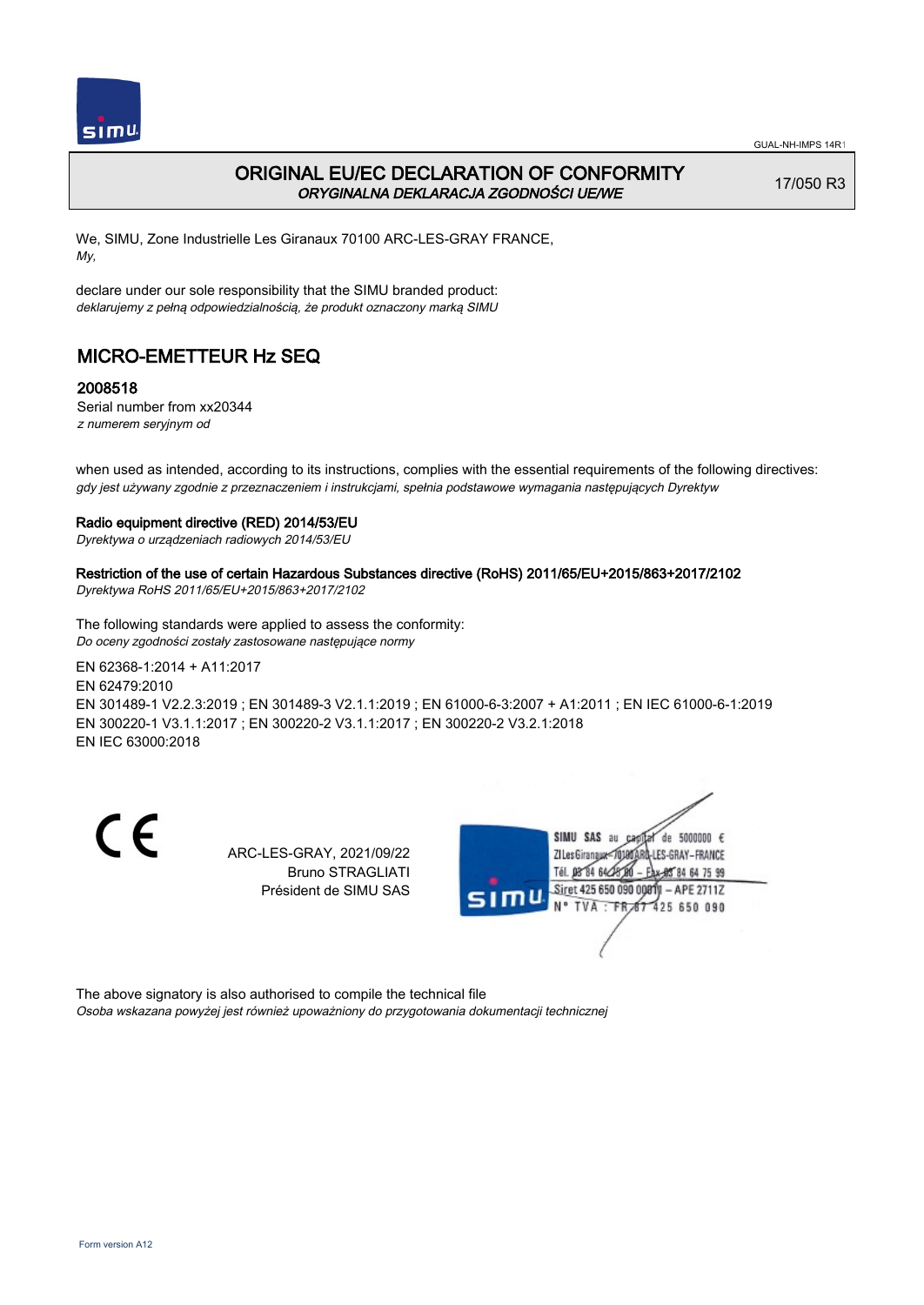

### ORIGINAL EU/EC DECLARATION OF CONFORMITY DECLARAÇÃO UE/CE DE CONFORMIDADE ORIGINAL

17/050 R3

We, SIMU, Zone Industrielle Les Giranaux 70100 ARC-LES-GRAY FRANCE, Nós,

declare under our sole responsibility that the SIMU branded product: declaramos sob nossa única responsabilidade que o dispositivo marca SIMU

# MICRO-EMETTEUR Hz SEQ

### 2008518

Serial number from xx20344 Número de série desde

when used as intended, according to its instructions, complies with the essential requirements of the following directives: Quando utilizado de acordo com sua a aplicação, segundo as suas instruções, cumpre os requisitos essenciais das seguintes diretivas

#### Radio equipment directive (RED) 2014/53/EU

Diretiva equipamentos de rádio 2014/53/EU

## Restriction of the use of certain Hazardous Substances directive (RoHS) 2011/65/EU+2015/863+2017/2102

Diretiva RoHS 2011/65/EU+2015/863+2017/2102

The following standards were applied to assess the conformity: As normas de referência apresentadas em seguida foram aplicadas para avaliar a conformidade

EN 62368‑1:2014 + A11:2017 EN 62479:2010 EN 301489‑1 V2.2.3:2019 ; EN 301489‑3 V2.1.1:2019 ; EN 61000‑6‑3:2007 + A1:2011 ; EN IEC 61000‑6‑1:2019 EN 300220‑1 V3.1.1:2017 ; EN 300220‑2 V3.1.1:2017 ; EN 300220‑2 V3.2.1:2018 EN IEC 63000:2018

C E

ARC-LES-GRAY, 2021/09/22 Bruno STRAGLIATI Président de SIMU SAS



The above signatory is also authorised to compile the technical file A pessoa nomeada acima também está autorizada a compilar o processo técnico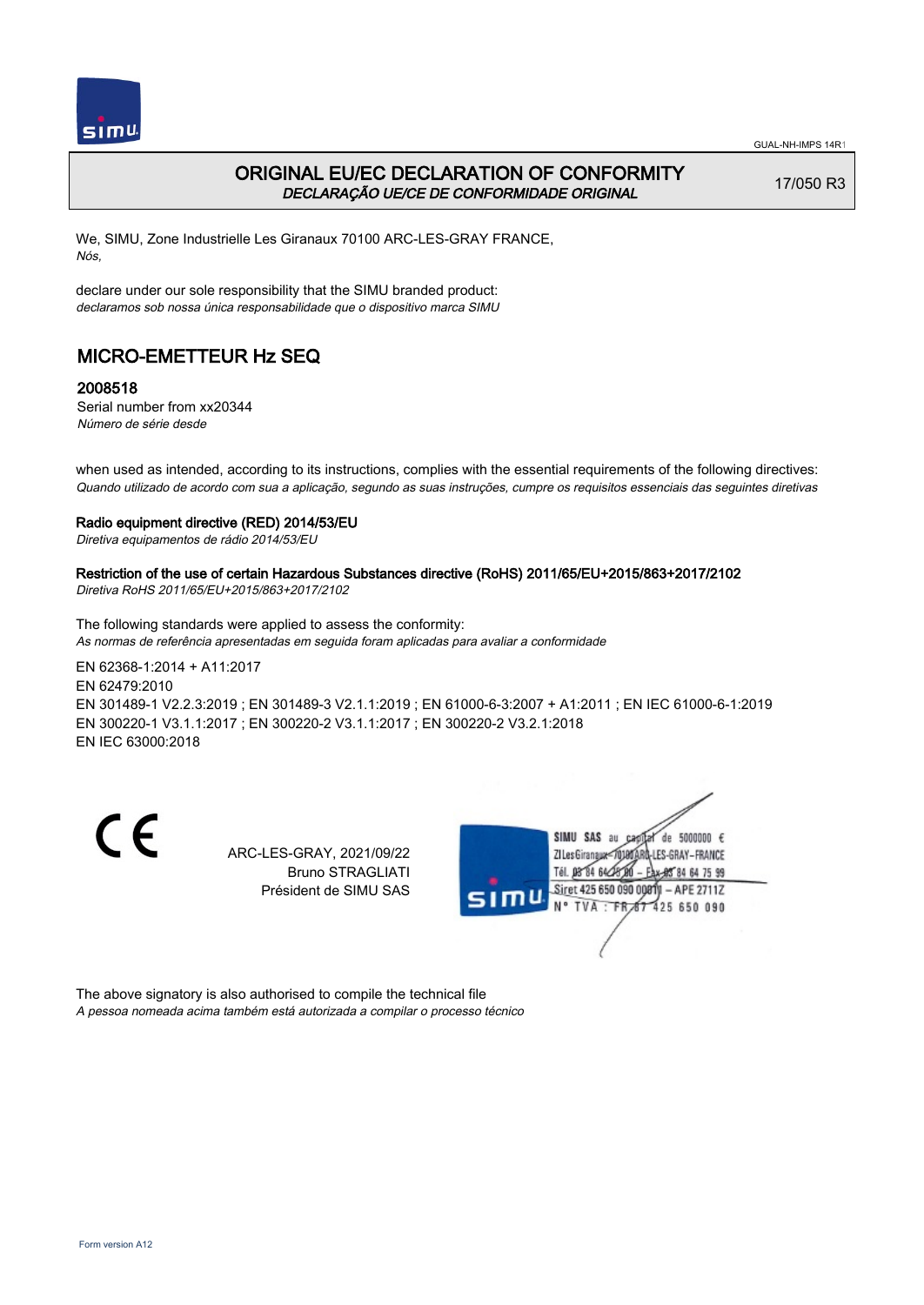

## ORIGINAL EU/EC DECLARATION OF CONFORMITY ORIGINAL EU/EC DECLARAIE DE CONFORMITATE

17/050 R3

We, SIMU, Zone Industrielle Les Giranaux 70100 ARC-LES-GRAY FRANCE, Noi,

declare under our sole responsibility that the SIMU branded product: declarăm pe propria răspundere că produsele marca SIMU

# MICRO-EMETTEUR Hz SEQ

### 2008518

Serial number from xx20344 Numărul de serie din

when used as intended, according to its instructions, complies with the essential requirements of the following directives: utilizate conform destinaiei lor, aa cum este descris în manualul de utilizare, sunt în conformitate cu cerinele eseniale ale următoarelor directive

#### Radio equipment directive (RED) 2014/53/EU

Directiva privind echipamentele radio 2014/53/EU

#### Restriction of the use of certain Hazardous Substances directive (RoHS) 2011/65/EU+2015/863+2017/2102

Directiva RoHS 2011/65/EU+2015/863+2017/2102

The following standards were applied to assess the conformity: Următoarele standarde de referină au fost aplicate pentru respectarea conformităii

EN 62368‑1:2014 + A11:2017 EN 62479:2010 EN 301489‑1 V2.2.3:2019 ; EN 301489‑3 V2.1.1:2019 ; EN 61000‑6‑3:2007 + A1:2011 ; EN IEC 61000‑6‑1:2019 EN 300220‑1 V3.1.1:2017 ; EN 300220‑2 V3.1.1:2017 ; EN 300220‑2 V3.2.1:2018

EN IEC 63000:2018

CE

ARC-LES-GRAY, 2021/09/22 Bruno STRAGLIATI Président de SIMU SAS



The above signatory is also authorised to compile the technical file Semnatarul de mai sus este, de asemenea, autorizat să întocmească dosarul tehnic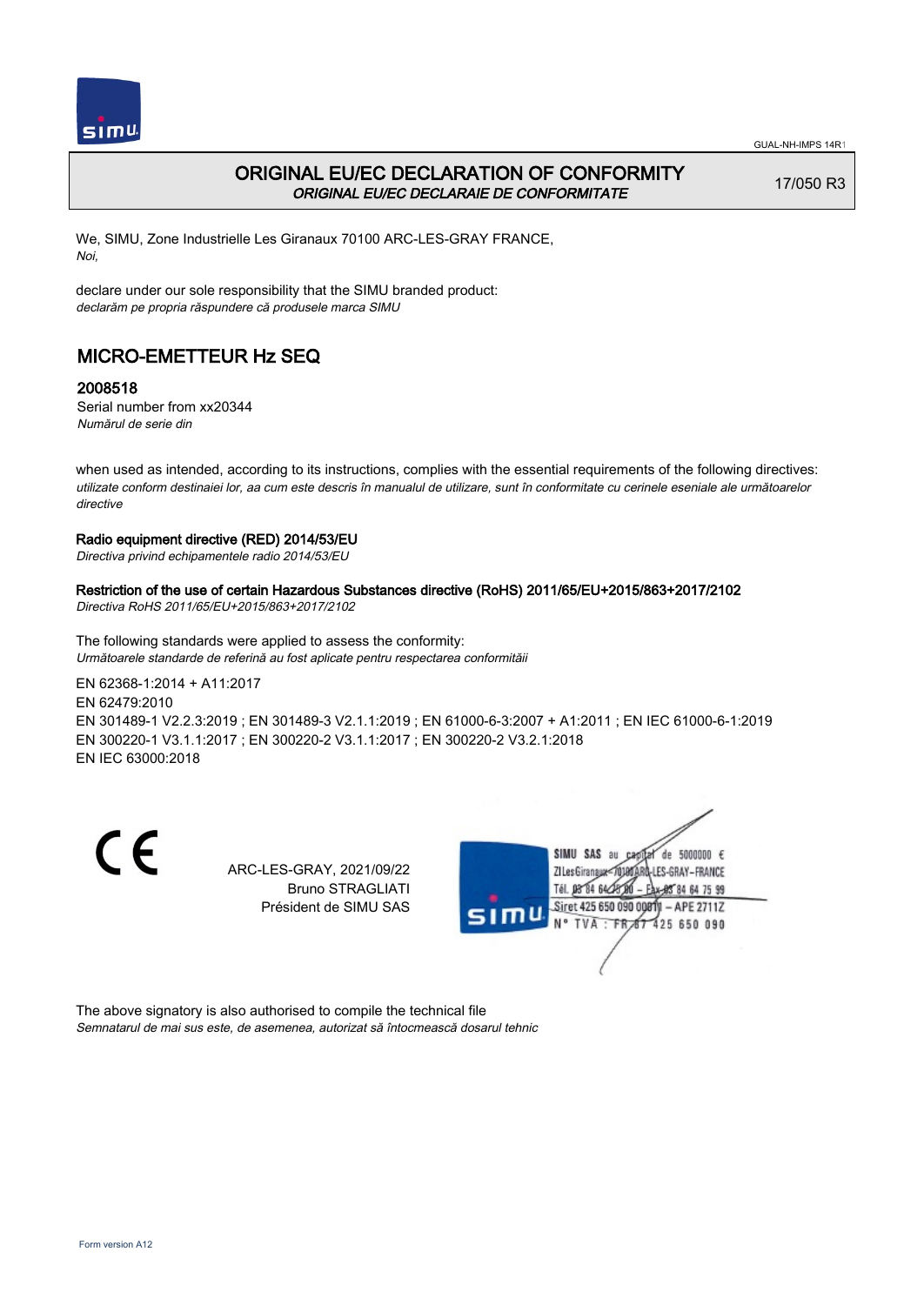

## ORIGINAL EU/EC DECLARATION OF CONFORMITY ORIGINAL EU/EG-FÖRSÄKRAN OM ÖVERENSSTÄMMELSE

17/050 R3

We, SIMU, Zone Industrielle Les Giranaux 70100 ARC-LES-GRAY FRANCE, Vi,

declare under our sole responsibility that the SIMU branded product: försäkrar på eget ansvar att produkten av varumärket SIMU

# MICRO-EMETTEUR Hz SEQ

#### 2008518

Serial number from xx20344 Serienumret från

when used as intended, according to its instructions, complies with the essential requirements of the following directives: uppfyller de grundläggande kraven i följande direktiv när den används på det sätt som avses, i enlighet med bruksanvisningen

#### Radio equipment directive (RED) 2014/53/EU

Direktivet om radioutrustning 2014/53/EU

## Restriction of the use of certain Hazardous Substances directive (RoHS) 2011/65/EU+2015/863+2017/2102

RoHS-direktivet 2011/65/EU+2015/863+2017/2102

The following standards were applied to assess the conformity: Följande referensnormer har tillämpats för att göra en bedömning av överensstämmelsen

EN 62368‑1:2014 + A11:2017 EN 62479:2010 EN 301489‑1 V2.2.3:2019 ; EN 301489‑3 V2.1.1:2019 ; EN 61000‑6‑3:2007 + A1:2011 ; EN IEC 61000‑6‑1:2019 EN 300220‑1 V3.1.1:2017 ; EN 300220‑2 V3.1.1:2017 ; EN 300220‑2 V3.2.1:2018 EN IEC 63000:2018

C E

ARC-LES-GRAY, 2021/09/22 Bruno STRAGLIATI Président de SIMU SAS



The above signatory is also authorised to compile the technical file

Den person som anges ovan är också behörig att ställa samman den tekniska dokumentationen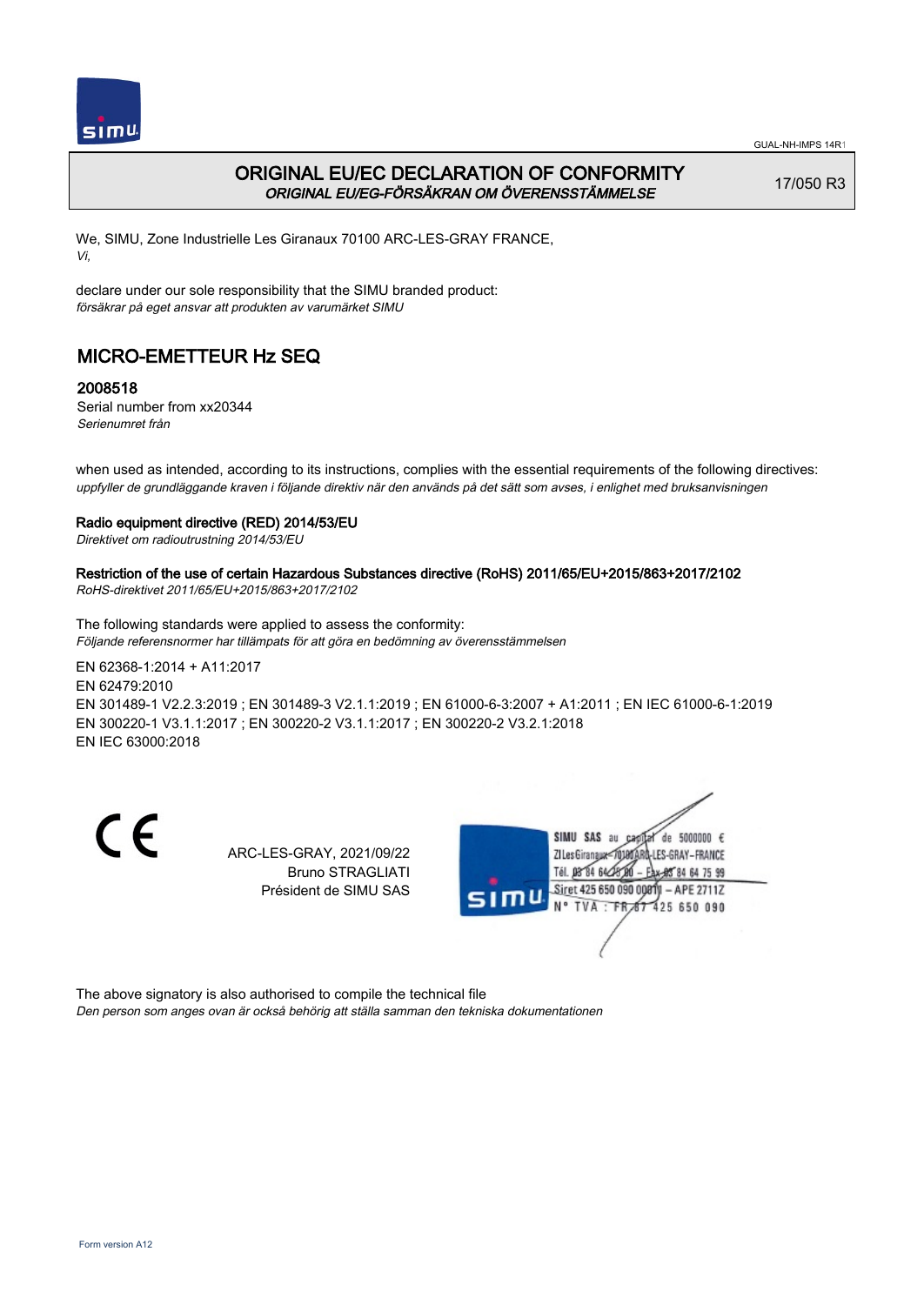

## ORIGINAL EU/EC DECLARATION OF CONFORMITY ORIGINÁLNE VYHLÁSENIE EU/ES O ZHODE

17/050 R3

We, SIMU, Zone Industrielle Les Giranaux 70100 ARC-LES-GRAY FRANCE, My,

declare under our sole responsibility that the SIMU branded product: vyhlasujeme na svoju výlučnú zodpovednosť, že výrobok značky SIMU

# MICRO-EMETTEUR Hz SEQ

### 2008518

Serial number from xx20344 Seriové číslo od

when used as intended, according to its instructions, complies with the essential requirements of the following directives: ak je používaný v súlade s účelom použitia a s návodom, spĺňa základné požiadavky týchto smerníc

#### Radio equipment directive (RED) 2014/53/EU

Smernica o sprístupňovaniu rádiových zariadení na trhu 2014/53/EU

#### Restriction of the use of certain Hazardous Substances directive (RoHS) 2011/65/EU+2015/863+2017/2102

Smernica o obmedzení používania určitých nebezpečných látok v elektrických a elektronických zariadeniach 2011/65/EU+2015/863+2017/2102

The following standards were applied to assess the conformity: Pre posúdenie zhody boli použité následujúce normy

EN 62368‑1:2014 + A11:2017

EN 62479:2010

EN 301489‑1 V2.2.3:2019 ; EN 301489‑3 V2.1.1:2019 ; EN 61000‑6‑3:2007 + A1:2011 ; EN IEC 61000‑6‑1:2019 EN 300220‑1 V3.1.1:2017 ; EN 300220‑2 V3.1.1:2017 ; EN 300220‑2 V3.2.1:2018 EN IEC 63000:2018

 $\epsilon$ 

ARC-LES-GRAY, 2021/09/22 Bruno STRAGLIATI Président de SIMU SAS



The above signatory is also authorised to compile the technical file uvedená osoba je tiež osoba zodpovedná za vypracovanie technickej dokumentácie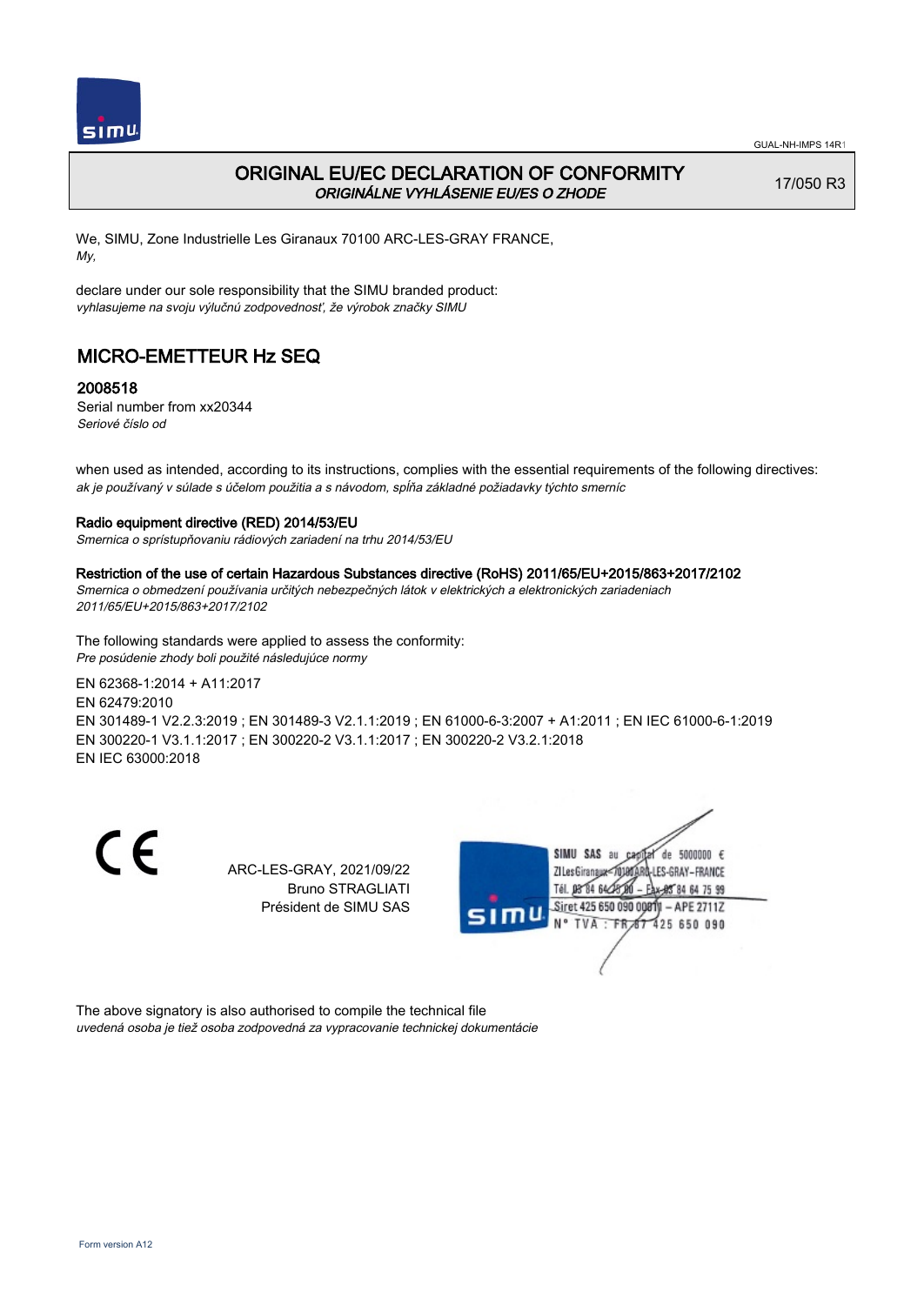

## ORIGINAL EU/EC DECLARATION OF CONFORMITY IZJAVA O SKLADNOSTI / IZJAVA O LASTNOSTIH

17/050 R3

We, SIMU, Zone Industrielle Les Giranaux 70100 ARC-LES-GRAY FRANCE, Mi,

declare under our sole responsibility that the SIMU branded product: S polno odgovornostjo izjavljamo, da izdelki blagovne znamke SIMU

# MICRO-EMETTEUR Hz SEQ

### 2008518

Serial number from xx20344 'Serijska številka

when used as intended, according to its instructions, complies with the essential requirements of the following directives: ko se uporabljajo v skladu z namembnostjo in navodili, ustrezajo bistvenim zahtevam naslednjih direktiv

#### Radio equipment directive (RED) 2014/53/EU

Ditrektiva o Radijski opremi 2014/53/EU

## Restriction of the use of certain Hazardous Substances directive (RoHS) 2011/65/EU+2015/863+2017/2102

Direktiva RoHS 2011/65/EU+2015/863+2017/2102

The following standards were applied to assess the conformity: Za preverjanje skladnosti so bili uporabljeni naslednji standardi

EN 62368‑1:2014 + A11:2017 EN 62479:2010 EN 301489‑1 V2.2.3:2019 ; EN 301489‑3 V2.1.1:2019 ; EN 61000‑6‑3:2007 + A1:2011 ; EN IEC 61000‑6‑1:2019 EN 300220‑1 V3.1.1:2017 ; EN 300220‑2 V3.1.1:2017 ; EN 300220‑2 V3.2.1:2018 EN IEC 63000:2018

C E

ARC-LES-GRAY, 2021/09/22 Bruno STRAGLIATI Président de SIMU SAS



The above signatory is also authorised to compile the technical file Podpisnik, naveden zgoraj, je pooblaščen tudi za pripravo tehnične dokumentacije